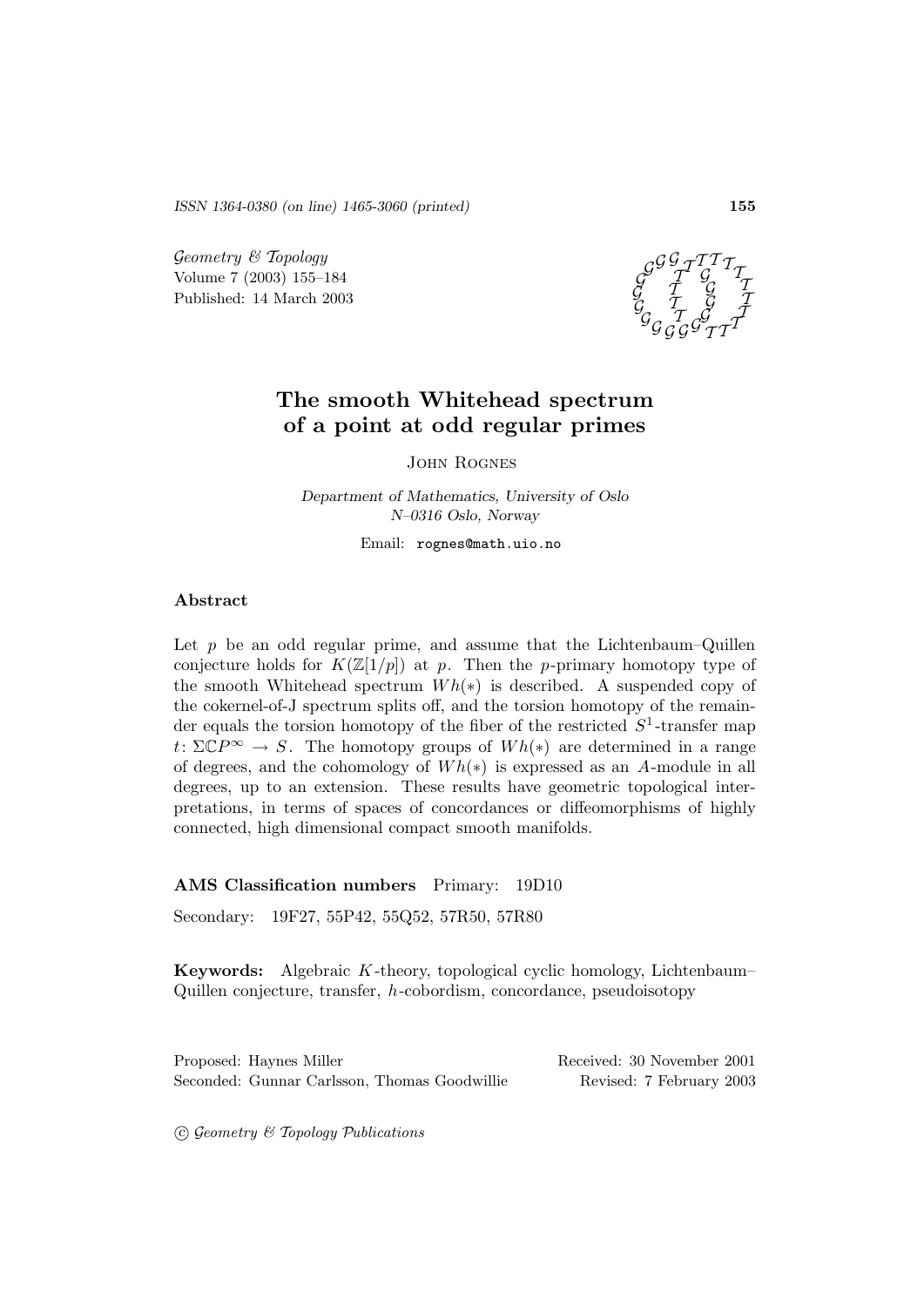# **1 Introduction**

In this paper we study the smooth Whitehead spectrum  $Wh(*)$  of a point at an odd regular prime  $p$ , under the assumption that the Lichtenbaum–Quillen conjecture for  $K(\mathbb{Z}[1/p])$  holds at p. This is a reasonable assumption in view of recent work by Rost and Voevodsky. The results admit geometric topological interpretations in terms of the spaces of concordances (= pseudo-isotopies), h-cobordisms and diffeomorphisms of high-dimensional compact smooth manifolds that are as highly connected as their concordance stable range. Examples of such manifolds include discs and spheres.

Here is a summary of the paper.

We begin in section 2 by recalling Waldhausen's algebraic  $K$ -theory of spaces [49], Quillen's algebraic K-theory of rings [33], the Lichtenbaum–Quillen conjecture in the strong formulation of Dwyer and Friedlander [11], and a theorem of Dundas [9] about the relative properties of the cyclotomic trace map to the topological cyclic homology of Bökstedt, Hsiang and Madsen [5].

From section 3 and onwards we assume that  $p$  is an odd regular prime and that the Lichtenbaum–Quillen conjecture holds for  $K(\mathbb{Z}[1/p])$  at p. In 3.1 and 3.3 we then call on Tate–Poitou duality for étale cohomology  $[42]$  to obtain a cofiber sequence

(1.1) 
$$
j \vee \Sigma^{-2} ko \to Wh(*) \xrightarrow{\text{trc}} \Sigma \mathbb{C}P_{-1}^{\infty} \to \Sigma j \vee \Sigma^{-1} ko
$$

of implicitly p-completed spectra. Here  $\mathbb{C}P_{-1}^{\infty} = Th(-\gamma^1)$  is a stunted complex projective spectrum with one cell in each even dimension  $\geq -2$ , j is the connective image-of-J spectrum at  $p$ , and  $ko$  is the connective real  $K$ -theory spectrum. In 3.6 we use this to obtain a splitting

(1.2) 
$$
Wh(*) \simeq \Sigma c \vee (Wh(*)/\Sigma c)
$$

of the suspended cokernel-of-J spectrum  $\Sigma c$  off from  $Wh(*)$ , and in 3.8 we obtain a cofiber sequence

(1.3) 
$$
\Sigma^2 ko \to Wh(*)/\Sigma c \xrightarrow{\tau} P_0 \Sigma \overline{\mathbb{C}P}^{\infty}_{-1} \to \Sigma^3 ko,
$$

where  $\pi_*(\tau)$  identifies the p-torsion in the homotopy of  $Wh(*)/\Sigma c$  with that of  $\Sigma \overline{\mathbb{CP}}_{-1}^{\infty}$ . The latter spectrum equals the homotopy fiber of the restricted  $S^1$ -transfer map

$$
t\colon \Sigma \mathbb{C}P^{\infty} \to S.
$$

Hence the homotopy of  $Wh(*)$  is as complicated as the (stable) homotopy of infinite complex projective space  $\mathbb{C}P^{\infty}$ , and the associated transfer map above.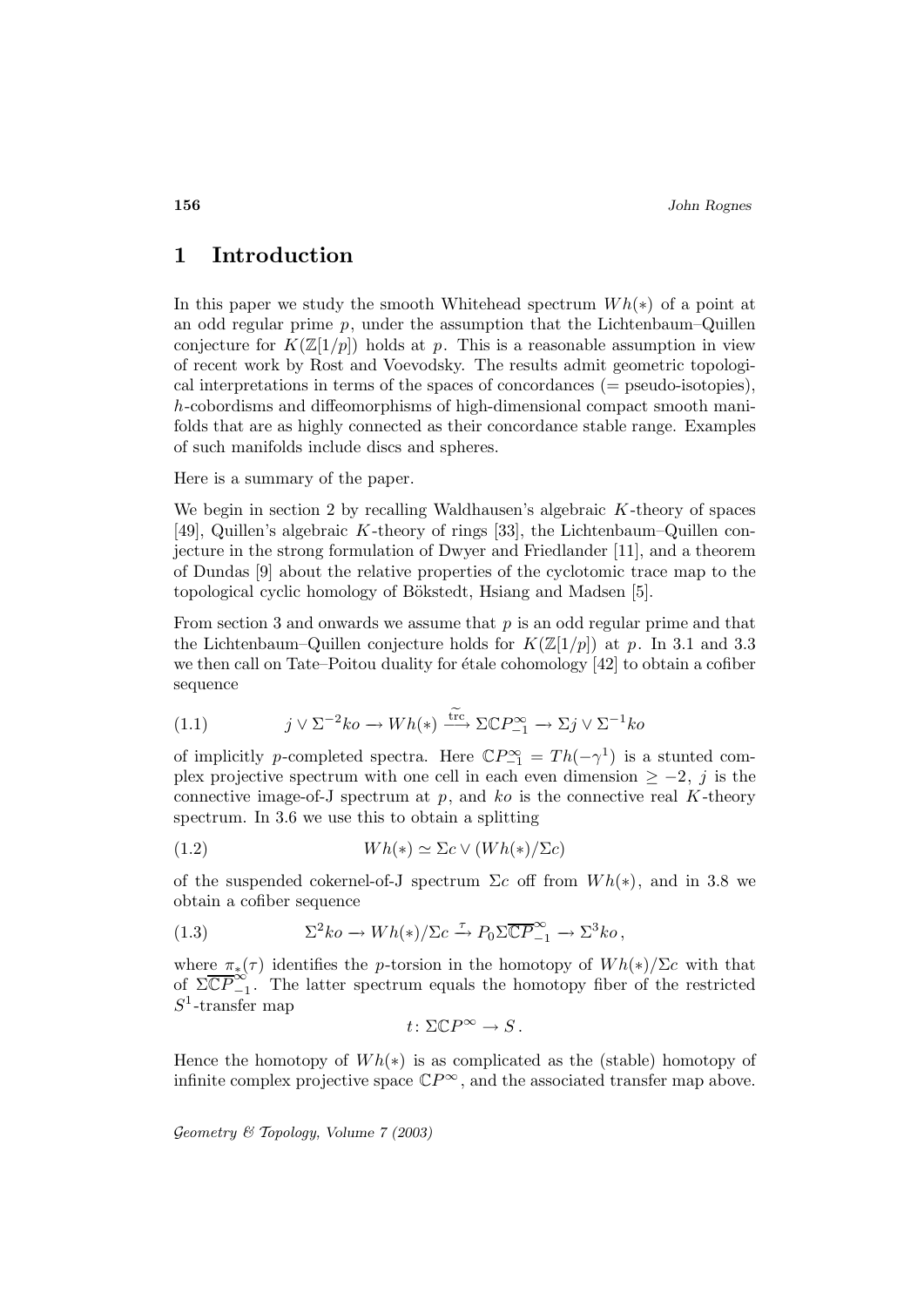In section 4 we make a basic homotopical analysis, following Mosher [31] and Knapp [19], to compute  $\pi_*\Sigma\overline{\mathbb{CP}}_{-1}^{\infty}$  and thus  $\pi_*Wh(*)$  at p in degrees up to  $|\beta_2| - 2 = (2p + 1)q - 4$ , where  $q = 2p - 2$  as usual. See 4.7 and 4.9. The first p-torsion to appear in  $\pi_m Wh(*)$  is  $\mathbb{Z}/p$  for  $m = 4p - 2$  when  $p \geq 5$ , and  $\mathbb{Z}/3\{\Sigma\beta_1\}$  for  $m=11$  when  $p=3$ .

In section 5 we make the corresponding mod  $p$  cohomological analysis and determine  $H^*(Wh(*); \mathbb{F}_p)$  as a module over the Steenrod algebra is all degrees, up to an extension. See 5.4 and 5.5. The extension is trivial for  $p = 3$ , and nontrivial for  $p \geq 5$ . Taken together, this homotopical and cohomological information gives a detailed picture of the homotopy type  $Wh(*)$ .

In section 6 we recall the relation between the Whitehead spectrum  $Wh(*)$ , the concordance space  $C(M)$  and the diffeomorphism group  $DIFF(M)$  of suitably highly connected and high dimensional compact smooth manifolds  $M$ . As a sample application we show in 6.3 that for  $p \geq 5$  and M a compact smooth k-connected n-manifold with  $k \ge 4p-2$  and  $n \ge 12p-5$ , the first p-torsion in the homotopy of the smooth concordance space  $C(M)$  is  $\pi_{4p-4}C(M)_{(p)} \cong$  $\mathbb{Z}/p$ . Specializing to  $M = D^n$  we conclude in 6.4 that  $\pi_{4p-4}DIFF(D^{n+1})$  or  $\pi_{4p-4} DIFF(D^n)$  contains an element of order exactly p. Comparable results hold for  $p = 3$ .

A 2-primary analog of this study was presented in [38]. Related results on the homotopy fiber of the linearization map  $L: A(*) \to K(\mathbb{Z})$  were given in [18].

# **2 Algebraic** K**-theory and topological cyclic homology**

## **Algebraic** K**-theory of spaces**

Let  $A(X)$  be Waldhausen's algebraic K-theory spectrum [49, section 2.1] of a space X. There is a natural cofiber sequence [49, section 3.3], [50]

$$
\Sigma^{\infty}(X_+) \xrightarrow{\eta_X} A(X) \xrightarrow{\pi} Wh(X),
$$

where  $Wh(X) = Wh^{DIFF}(X)$  is the smooth Whitehead spectrum of X, and a natural trace map [47]  $\text{tr}_X : A(X) \to \Sigma^{\infty}(X_+)$  which splits the above cofiber sequence up to homotopy. Let  $\iota: Wh(X) \to A(X)$  be the corresponding homotopy section to  $\pi$ . When  $X = *$  is a point,  $\Sigma^{\infty}(*_+) = S$  is the sphere spectrum, and the splitting simplifies to  $A(*) \simeq S \vee Wh(*)$ .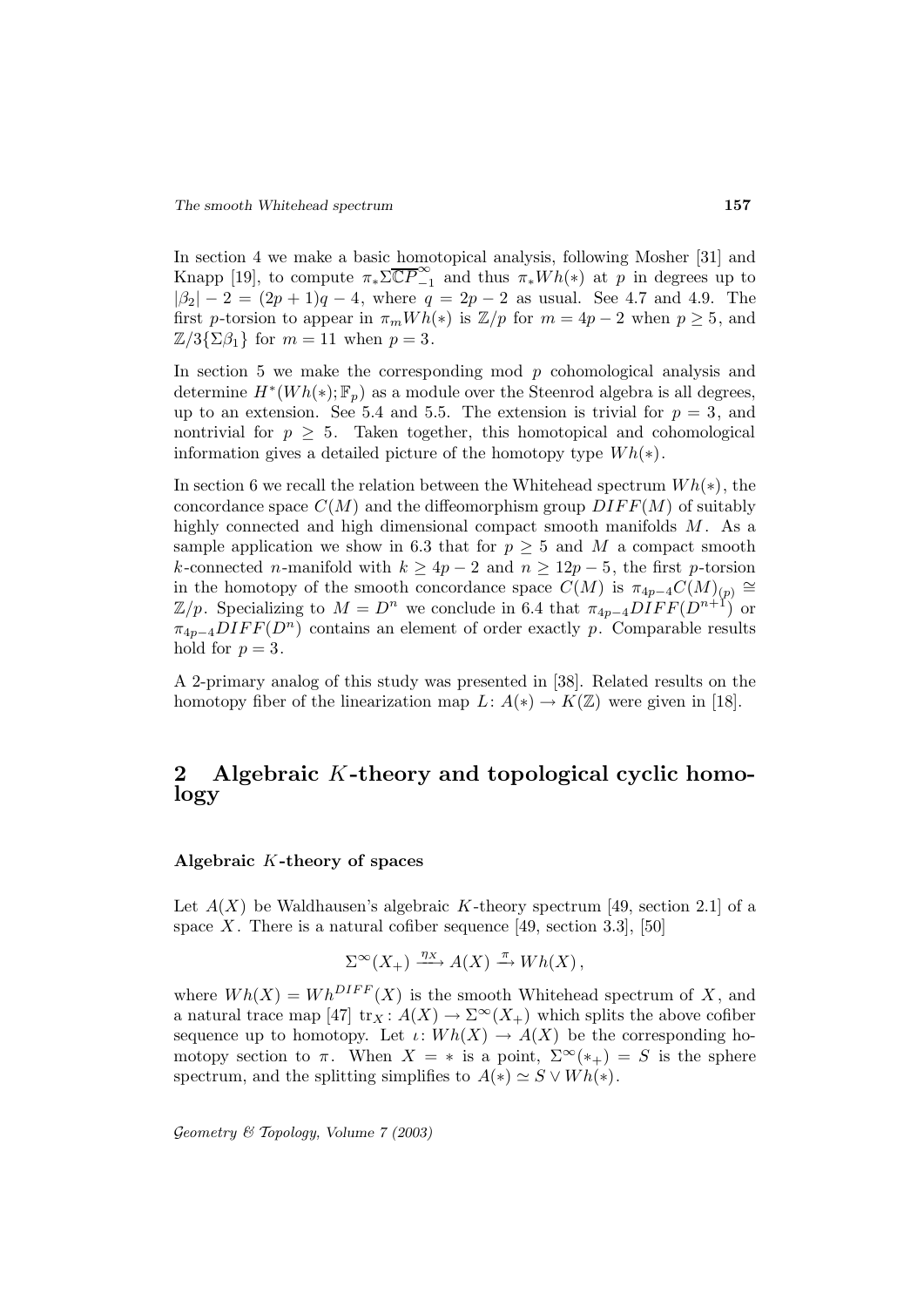**158** *John Rognes*

### **Topological cyclic homology of spaces**

Let p be a prime and let  $TC(X; p)$  be Bökstedt, Hsiang and Madsen's topological cyclic homology  $[5, 5.12(i)]$  of the space X. There is a natural cofiber sequence [5, 5.17]

$$
\operatorname{hofib}(\operatorname{trf}_{S^1}) \xrightarrow{\iota} TC(X;p) \xrightarrow{\beta_X} \Sigma^{\infty}(\Lambda X_+)
$$

after p-adic completion, where  $\Lambda X$  is the free loop space of X and

$$
\text{trf}_{S^1}: \Sigma^\infty(\Sigma(ES^1 \times_{S^1} \Lambda X)_+) \to \Sigma^\infty(\Lambda X_+)
$$

is the dimension-shifting  $S^1$ -transfer map for the canonical  $S^1$ -bundle  $ES^1$  ×  $\Lambda X \to ES^1 \times_{S^1} \Lambda X$ ; see e.g. [23, section 2]. When  $X = *$  the  $S^1$ -transfer map simplifies to trf<sub>S<sup>1</sub></sup>:  $\Sigma^{\infty} \Sigma \mathbb{C} P^{\infty}_{+} \to S$ . Its homotopy fiber is  $\Sigma \mathbb{C} P^{\infty}_{-1}$  [23,</sub> section 3, where the stunted complex projective spectrum  $\mathbb{C}P_{-1}^{\infty} = Th(-\gamma^1 \downarrow$  $\mathbb{C}P^{\infty}$  is defined as the Thom spectrum of minus the tautological line bundle over  $\mathbb{C}P^{\infty}$ . The map *ι* identifies  $\Sigma \mathbb{C}P^{\infty}_{-1}$  with the homotopy fiber of  $\beta_*: TC(*; p) \to S$ , after p-adic completion.

We can think of  $\mathbb{C}P_{-1}^{\infty}$  as a CW spectrum, with  $2k$ -skeleton  $\mathbb{C}P_{-1}^k = Th(-\gamma^1 \downarrow$  $\mathbb{C}P^{k+1}$ ). By James periodicity  $\Sigma^{2n}\mathbb{C}P_{-1}^{k} \simeq \mathbb{C}P_{n-1}^{n+k} = \mathbb{C}P^{n+k}/\mathbb{C}P^{n-2}$  whenever  $n$  is a multiple of a suitable natural number that depends on  $k$ . From this it follows that integrally  $H_*(\mathbb{C}P_{-1}^{\infty}) \cong \mathbb{Z}\{b_k \mid k \geq -1\}$  and  $H^*(\mathbb{C}P_{-1}^{\infty}) \cong \mathbb{Z}\{y^k \mid k \geq -1\}$  $k \geq -1$ } with  $y^k$  dual to  $b_k$ , both in degree 2k. In mod p cohomology the Steenrod operations act by  $P^{i}(y^{k}) = {k \choose i} y^{k+(p-1)i}$  and  $\beta(y^{k}) = 0$ . In particular  $P^{i}(y^{-1}) = (-1)^{i}y^{-1+(p-1)i} \neq 0$  for all  $i \geq 0$ .

#### **The cyclotomic trace map for spaces**

Let  $\text{trc}_X : A(X) \to TC(X; p)$  be the natural cyclotomic trace map of Bökstedt, Hsiang and Madsen [5, 5.12(ii)]. It lifts the Waldhausen trace map, in the sense that  $\text{tr}_X \simeq \text{ev} \circ \beta_X \circ \text{tr} \circ_X$ , where  $\text{ev} \colon \Sigma^{\infty}(\Lambda X_+) \to \Sigma^{\infty}(X_+)$  evaluates a free loop at a base point. Hence there is a map of (split) cofiber sequences of spectra:

$$
Wh(X) \xrightarrow{\iota} A(X) \xrightarrow{\text{tr}_X} \Sigma^{\infty}(X_+)
$$

$$
\downarrow_{\text{tr}_C}^{\text{tr}_C} \qquad \qquad \downarrow_{\text{tr}_X}^{\text{tr}_X} \qquad \qquad \downarrow =
$$

$$
\text{hofib}(ev \circ \beta_X) \xrightarrow{\iota} TC(X; p) \xrightarrow{\text{ev} \circ \beta_X} \Sigma^{\infty}(X_+)
$$

after p-adic completion. When  $X = *$  the left hand square simplifies as follows: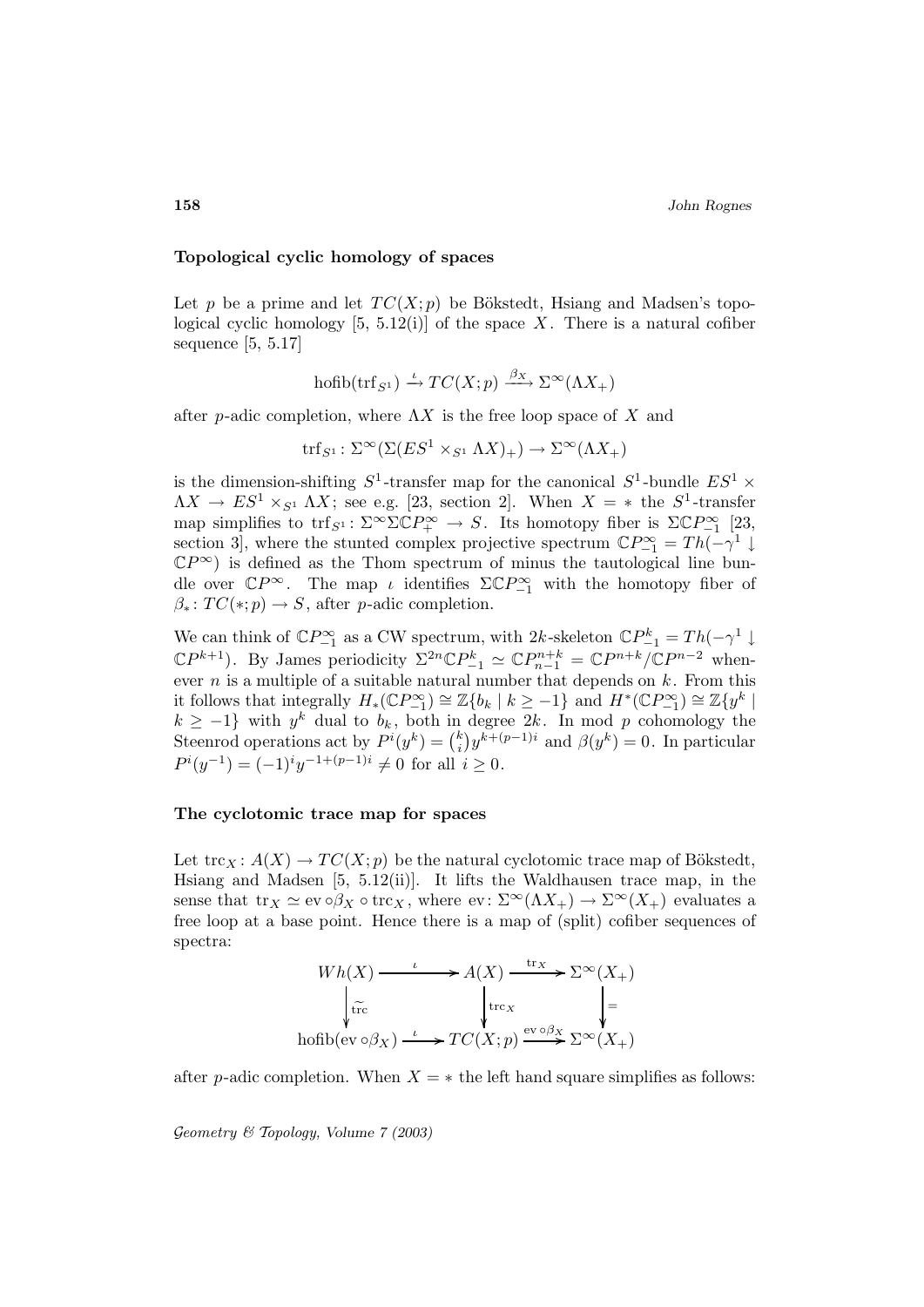**Theorem 2.1** (Waldhausen, Bökstedt–Hsiang–Madsen) There is a homo*topy Cartesian square*



*after* p-adic completion. Hence there is a p-complete equivalence hoftb $(\widetilde{trc}) \simeq$ hofib(trc∗)*.*

### **Algebraic** K**-theory of rings**

Let  $K(R)$  be Quillen's algebraic K-theory spectrum of a ring R [33, section 2]. When R is commutative, Noetherian and  $1/p \in R$  the étale K-theory spectrum  $K^{\text{\'et}}(R)$  of Dwyer and Friedlander [11, section 4] is defined, and comes equipped with a natural comparison map  $\phi: K(R) \to K^{\text{\'et}}(R)$ . By construction  $K^{\text{\'et}}(R)$ is a p-adically complete K-local spectrum  $[8]$ . Let R be the ring of p-integers in a local or a global field of characteristic  $\neq p$ . The Lichtenbaum–Quillen conjecture [20], [21], [35] for  $K(R)$  at p, in the strong form due to Dwyer and Friedlander, then asserts:

**Conjecture 2.2** (Lichtenbaum–Quillen) *The comparison map* φ *induces a homotopy equivalence*

$$
P_1 \phi_p^{\wedge} \colon P_1 K(R)_p^{\wedge} \to P_1 K^{\text{\'et}}(R)
$$

*of* 0*-connected covers after* p*-adic completion.*

Here  $P_nE$  denotes the  $(n-1)$ -connected cover of any spectrum E. In the cases of concern to us the p-completed map  $\phi_p^{\wedge}$  will also induce an isomorphism in degree 0, so the covers  $P_1$  above can be replaced by  $P_0$ .

The conjecture above has been proven for  $p = 2$  by Rognes and Weibel [39, 0.6], based on Voevodsky's proof [44], [45] of the Milnor conjecture. The oddprimary version of this conjecture would follow [41] from results on the Bloch– Kato conjecture [4] announced as "in preparation" by Rost and Voevodsky, but have not yet formally appeared.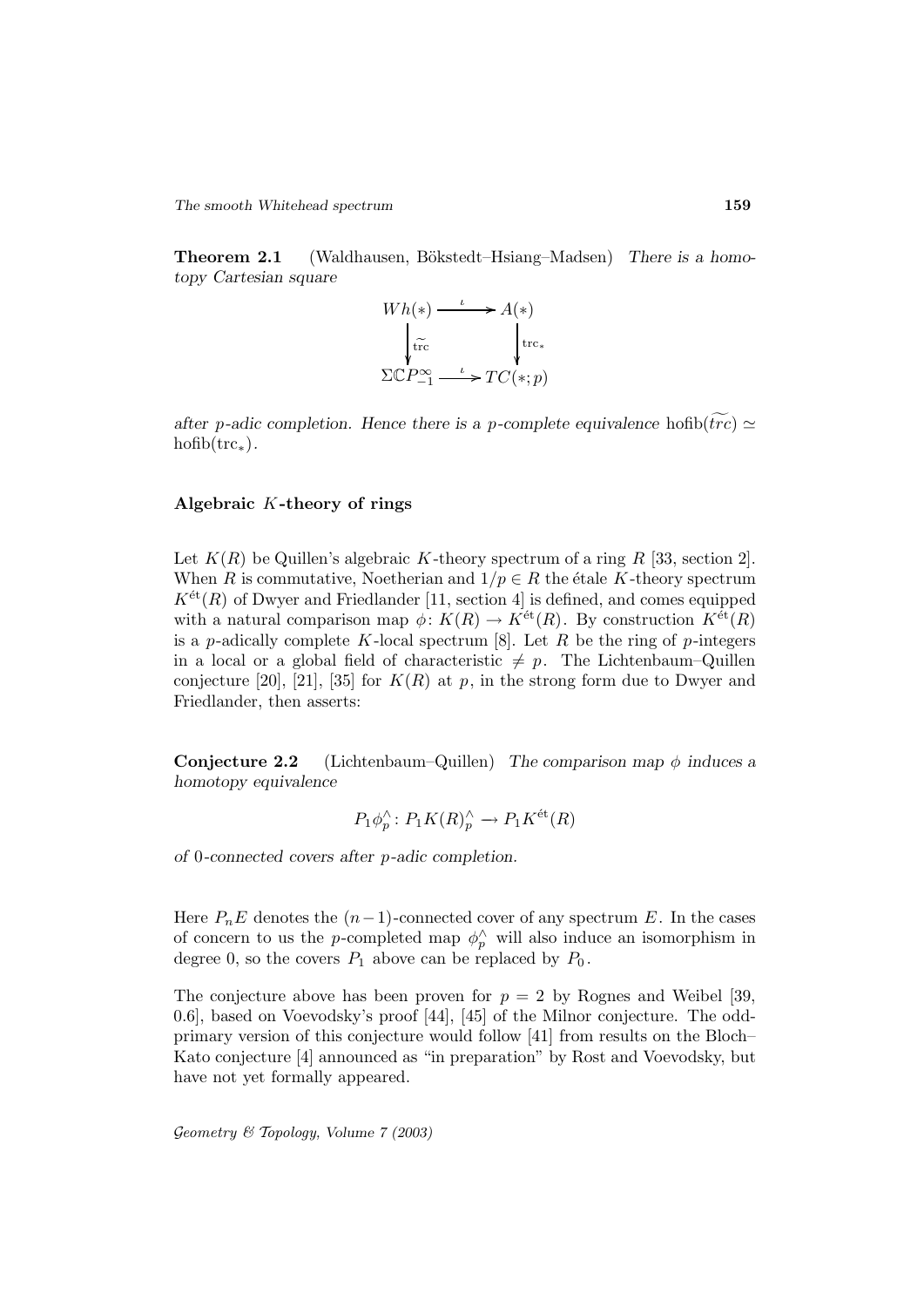### **Topological cyclic homology of rings**

Let  $TC(R; p)$  be Bökstedt, Hsiang and Madsen's topological cyclic homology of a (general) ring R. There is a natural cyclotomic trace map  $\operatorname{trc}_R : K(R) \to$  $TC(R; p)$ . When X is a based connected space with fundamental group  $\pi =$  $\pi_1(X)$ , and  $R = \mathbb{Z}[\pi]$  is the group ring, there are natural linearization maps  $L: A(X) \to K(R)$  [46, section 2] and  $L: TC(X; p) \to TC(R; p)$  which commute with the cyclotomic trace maps. Moreover, by Dundas [9] the square

$$
A(X) \xrightarrow{L} K(R)
$$
  
\n
$$
\downarrow \text{trc}_X
$$
  
\n
$$
TC(X; p) \xrightarrow{L} TC(R; p)
$$

is homotopy Cartesian after p-adic completion. In the special case when  $X = *$ and  $R = \mathbb{Z}$  this simplifies to:

**Theorem 2.3** (Dundas) *There is a homotopy Cartesian square*

$$
A(*) \xrightarrow{L} K(\mathbb{Z})
$$
  
\n
$$
\downarrow \text{trc}_{*} \qquad \qquad \downarrow \text{trc}_{\mathbb{Z}}
$$
  
\n
$$
TC(*; p) \xrightarrow{L} TC(\mathbb{Z}; p)
$$

*after* p-adic completion. Hence there is a p-complete equivalence hofib(trc<sub>\*</sub>)  $\simeq$  $hofib(trc_{\mathbb{Z}})$ .

### **The cyclotomic trace map for rings**

When k is a perfect field of characteristic  $p > 0$ ,  $W(k)$  its ring of Witt vectors, and R is an algebra of finite rank over  $W(k)$ , then by Hesselholt and Madsen [15, Thm. D] there is a cofiber sequence of spectra

$$
K(R) \xrightarrow{\text{trc}_R} TC(R; p) \to \Sigma^{-1}HW(R)_F
$$

after p-adic completion. Here  $W(R)<sub>F</sub>$  equals the coinvariants of the Frobenius action on the Witt ring of R, and  $\Sigma^{-1}HW(R)_F$  is the associated desuspended Eilenberg–Mac Lane spectrum. The Witt ring of  $k = \mathbb{F}_p$  is the ring  $W(\mathbb{F}_p) = \mathbb{Z}_p$ of p-adic integers, so the above applies to  $R = \mathbb{Z}_p[\pi]$  for finite groups  $\pi$ . In particular, when  $X = *$  and  $\pi = 1$  there is a cofiber sequence

$$
K(\mathbb{Z}_p) \xrightarrow{\text{trc}_{\mathbb{Z}_p}} TC(\mathbb{Z}_p; p) \longrightarrow \Sigma^{-1} H \mathbb{Z}_p
$$

after p-adic completion. This uses that  $W(\mathbb{Z}_p)F \cong \mathbb{Z}_p$ .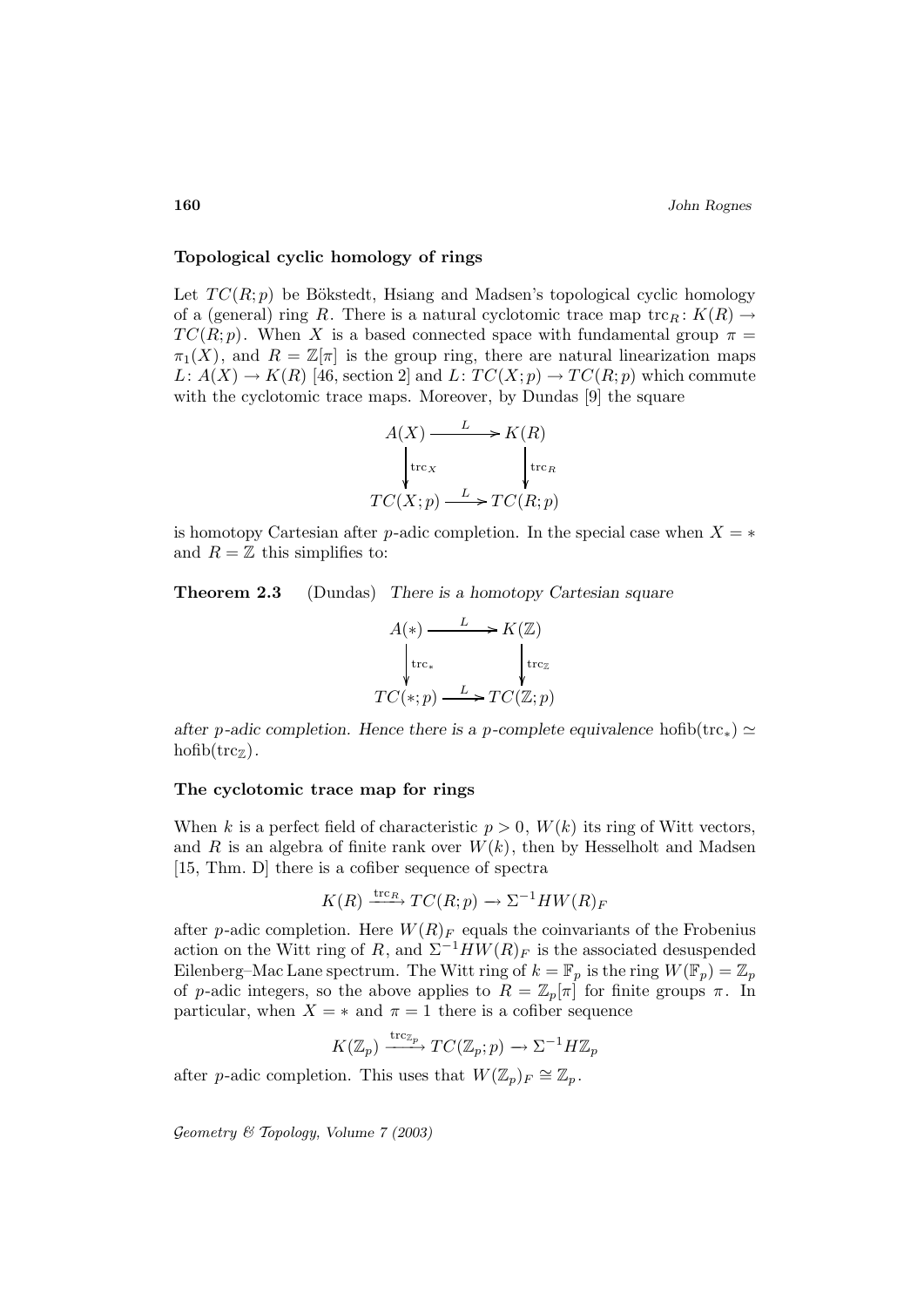*The smooth Whitehead spectrum* **161**

### **The completion map**

Let  $\kappa: \mathbb{Z} \to \mathbb{Z}_p$  and  $\kappa': \mathbb{Z}[1/p] \to \mathbb{Q}_p$  be the p-completion homomorphisms, where  $\mathbb{Q}_p$  is the field of p-adic numbers. By naturality of trc<sub>R</sub> with respect to  $\kappa$  there is a commutative square

$$
K(\mathbb{Z}) \xrightarrow{\kappa} K(\mathbb{Z}_p)
$$
  
\n
$$
\downarrow \text{trc}_{\mathbb{Z}}
$$
  
\n
$$
TC(\mathbb{Z}; p) \xrightarrow{\simeq} TC(\mathbb{Z}_p; p).
$$

The lower map is a  $p$ -adic equivalence, since topological cyclic homology is insensitive to  $p$ -adic completion, cf. [15, section 6]. Hence there is a cofiber sequence of homotopy fibers

$$
\operatorname{hofib}(\kappa) \to \operatorname{hofib}(\operatorname{trc}_{\mathbb{Z}}) \to \Sigma^{-2}H\mathbb{Z}_p.
$$

By the localization sequences in  $K$ -theory [33, section 5] there is a homotopy Cartesian square

$$
K(\mathbb{Z}) \longrightarrow K(\mathbb{Z}[1/p])
$$
  
\n
$$
\downarrow_{\kappa} \qquad \qquad \downarrow_{\kappa'} \qquad \qquad K(\mathbb{Z}_p) \longrightarrow K(\mathbb{Q}_p)
$$

so  $\text{hofib}(\kappa) \simeq \text{hofib}(\kappa').$ 

## **Topological** K**-theory and related spectra**

Let ko and ku be the connective real and complex topological  $K$ -theory spectra, respectively. There is a complexification map  $c: ko \to ku$ , and a cofiber sequence

$$
\Sigma ko \xrightarrow{\eta} ko \xrightarrow{c} ku \xrightarrow{r\beta^{-1}} \Sigma^2 ko
$$

related to real Bott periodicity, cf. [26, V.5.15]. Here  $\eta$  is multiplication by the stable Hopf map  $\eta: S^1 \to S^0$ , which is null-homotopic at odd primes,  $\beta \colon \Sigma^2 ku \to ku$  covers the Bott equivalence, and  $r : ku \to ko$  is realification.

Suppose p is odd, and let  $q = 2p - 2$ . There are splittings  $ku_{(p)} \simeq \bigvee_{i=0}^{p-2} \Sigma^{2i}\ell$ and

(2.4) 
$$
ko_{(p)} \simeq \bigvee_{i=0}^{(p-3)/2} \Sigma^{4i}\ell,
$$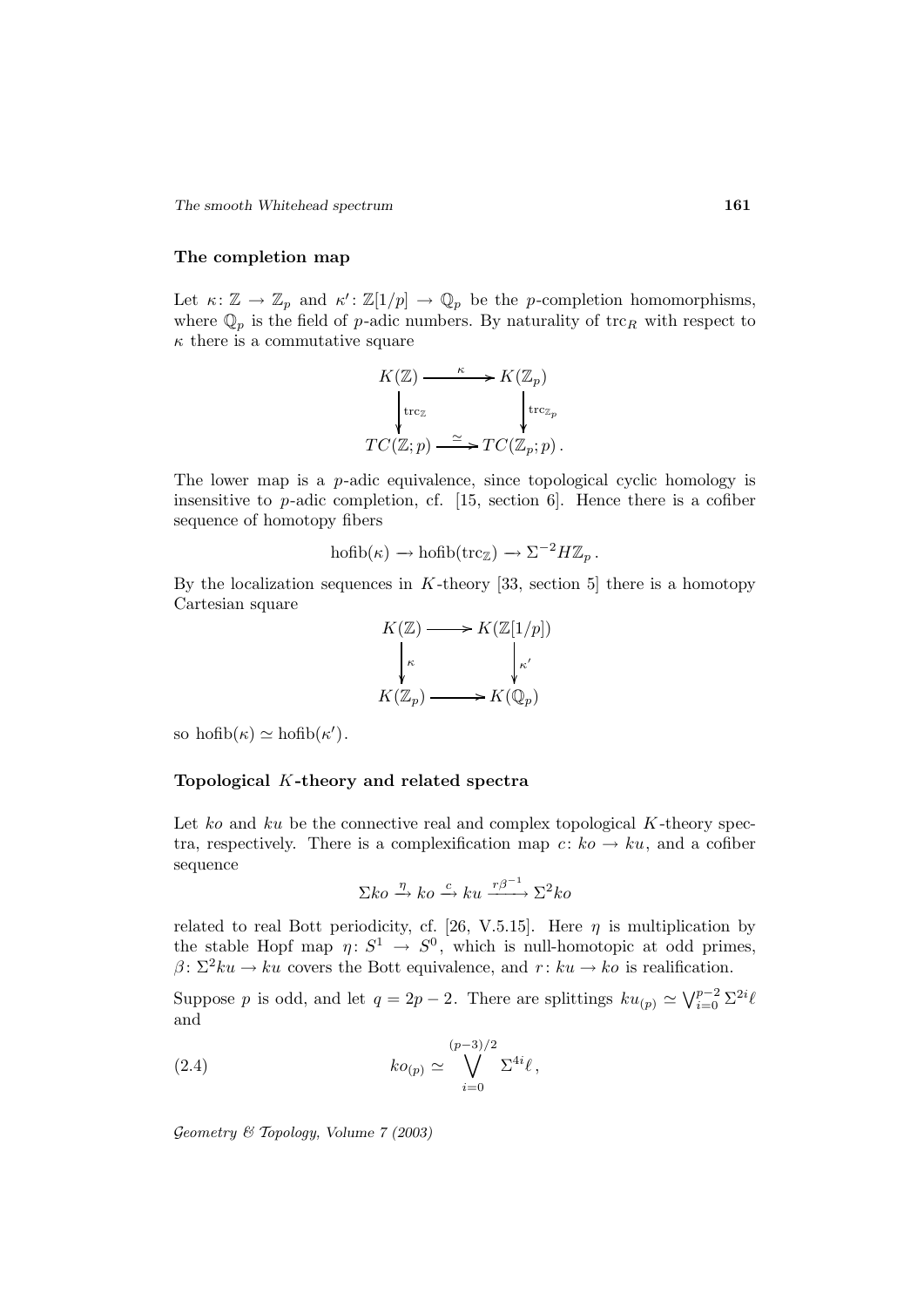where  $\ell$  is the connective p-local Adams summand of ku [1]. There is a cofiber sequence  $\Sigma^q \ell \to \ell \to H\mathbb{Z}_{(p)}$  that identifies  $\Sigma^q \ell$  with  $P_q\ell$ . Let r be a topological generator of the *p*-adic units  $\mathbb{Z}_p^*$ , and let  $\psi^r$  be the Adams operation. The *p*local image-of-J spectrum  $j$  is defined [26, V.5.16] by the cofiber sequence

$$
j \longrightarrow \ell \xrightarrow{\psi^r-1} \Sigma^q \ell \, .
$$

We now briefly write  $S$  for the p-local sphere spectrum. There is a unit map  $e: S \rightarrow j$  representing (minus) the Adams e-invariant on homotopy [36], and the  $p$ -local cokernel-of-J spectrum  $c$  is defined by the cofiber sequence

$$
(2.5) \t\t c \xrightarrow{f} S \xrightarrow{e} j.
$$

Here e induces a split surjection on homotopy, so  $\pi_*(f)$  is split injective. The map e identifies j with the connective cover  $P_0L_KS$  of the K-localization of S, localized at  $p$  [8, 4.3].

**Lemma 2.6** *Suppose that*  $n \leq 2q$ *. If*  $n \neq q+1$  *there are no essential spectrum maps*  $H\mathbb{Z}_{(p)} \to \Sigma^{n}\ell$ . If  $n = q + 1$  the group of spectrum maps  $H\mathbb{Z}_{(p)} \to \Sigma^{q+1}\ell$  is  $\mathbb{Z}_{(p)}$ , generated by the connecting map  $\partial$  of the cofiber *sequence*  $\Sigma^q \ell \to \ell \to \widetilde{H}\mathbb{Z}_{(p)}$ .

**Lemma 2.7** *There are no essential spectrum maps*  $\Sigma^n \ell \to j$  *for*  $n \geq 0$  *even. Hence there are no essential spectrum maps*  $\Sigma ko_{(p)} \to \Sigma j$ .

The proofs are easy, using [29] for 2.6, and [24, Cor. C] or [30, 2.4] for 2.7.

# **3 Splittings at odd regular primes**

### The completion map in étale K-theory

When  $R = \mathbb{Z}[1/p]$  and p is an odd regular prime there is a homotopy equivalence  $P_0 K^{\text{\'et}}(\mathbb{Z}[1/p]) \simeq j \vee \Sigma k \circ \text{after } p \text{-adic completion } [12, 2.3].$  Taking into account that  $\phi$  is an equivalence in degree 0 and that  $K(\mathbb{Z}[1/p])$  has finite type [34], the Lichtenbaum–Quillen conjecture for  $\mathbb{Z}[1/p]$  at p amounts to the assertion that  $K(\mathbb{Z}[1/p]) \simeq j \vee \Sigma k_0$  after p-localization. By the localization sequence in K-theory, this is equivalent to the assertion that  $K(\mathbb{Z}) \simeq j \vee \Sigma^5 k_0$ , after p-localization.

Hereafter we (often implicitly) **complete all spectra** at p.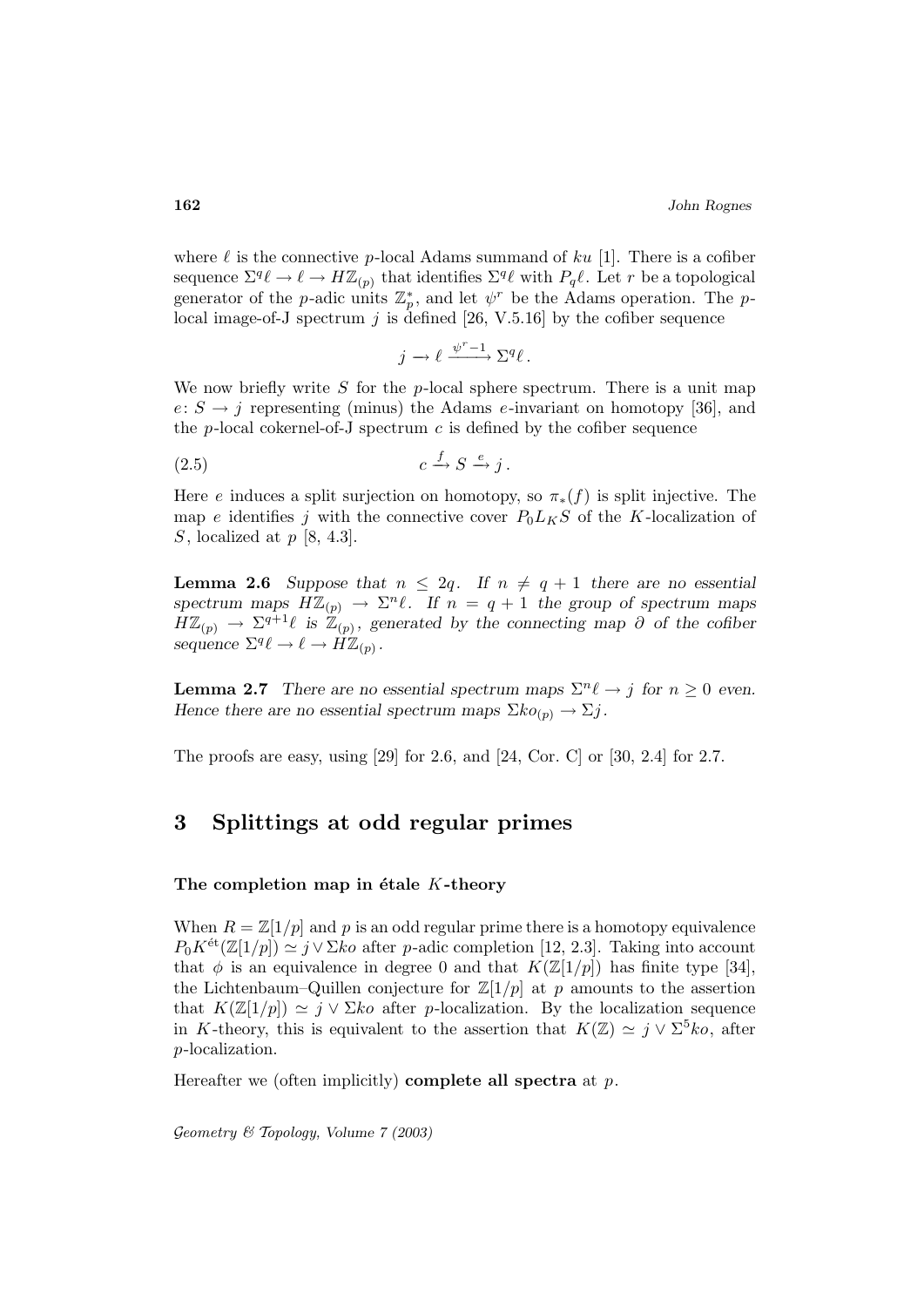When  $R = \mathbb{Q}_p$  and p is an odd prime there is a p-adic equivalence  $P_0 K^{\text{\'et}}(\mathbb{Q}_p) \simeq$  $j \vee \Sigma j \vee \Sigma k u$ . The Lichtenbaum–Quillen conjecture for  $\mathbb{Q}_p$  at p asserts that  $K(\mathbb{Q}_p) \simeq j \vee \Sigma j \vee \Sigma ku$  [13, 13.3], which again is equivalent to the assertion that  $K(\mathbb{Z}_p) \simeq j \vee \Sigma j \vee \Sigma^3 ku$ , after p-adic completion. This is now a theorem, following from the calculation by Bökstedt and Madsen of  $TC(\mathbb{Z}; p)$  [6, 9.17], [7].

**Proposition 3.1** *Let* p *be an odd regular prime. There are* p*-adic equivalences*  $P_0 K^{\text{\'et}}(\mathbb{Z}[1/p]) \simeq j \vee \Sigma k \circ \text{ and } P_0 K^{\text{\'et}}(\mathbb{Q}_p) \simeq j \vee \Sigma j \vee \Sigma k \circ \text{ such that}$ 

$$
\kappa' \colon P_0 K^{\text{\'et}}(\mathbb{Z}[1/p]) \to P_0 K^{\text{\'et}}(\mathbb{Q}_p)
$$

*is homotopic to the wedge sum of the identity*  $id: j \rightarrow j$ , the zero map  $* \rightarrow \Sigma j$ , *and the suspended complexification map*  $\Sigma c: \Sigma k \circ \to \Sigma k u$ . Thus hofib $(\kappa') \simeq$  $j \vee \Sigma^2 ko.$ 

**Proof** Taking the topological generator r to be a prime power, there is a reduction map red:  $P_0 K^{\text{\'et}}(\mathbb{Q}_p) \to K(\mathbb{F}_r) \simeq j$  after p-adic completion [13, section 13], such that the composite map

$$
S \xrightarrow{\eta} K(\mathbb{Z}[1/p]) \xrightarrow{\phi} P_0 K^{\text{\'et}}(\mathbb{Z}[1/p]) \xrightarrow{\kappa'} P_0 K^{\text{\'et}}(\mathbb{Q}_p) \xrightarrow{\text{red}} j
$$

is homotopic to e. Since  $K^{\text{\'et}}(\mathbb{Z}[1/p])$  is K-local,  $\phi\eta$  also factors through e. These maps split off a common copy of j from  $P_0K^{\text{\'et}}(\mathbb{Z}[1/p])$  and  $P_0K^{\text{\'et}}(\mathbb{Q}_p)$ . There are no essential spectrum maps  $\Sigma ko \to \Sigma j$  by 2.7, so after p-adic completion  $\kappa'$  is homotopic to a wedge sum of maps  $id: j \to j$ ,  $* \to \Sigma j$  and a map  $\kappa'' : \Sigma ko \to \Sigma ku$ . Any such  $\kappa''$  lifts over  $\Sigma c : \Sigma ko \to \Sigma ku$ , so it suffices to show that  $\pi_{2i-1}(\kappa'')$  is a p-adic isomorphism for all odd  $i \geq 1$ .

Equivalently we must show that  $\kappa'$  induces an isomorphism on homotopy modulo torsion subgroups in degree  $2i - 1$  for all odd  $i > 1$ , or that

$$
K_{2i-1}^{\text{\'et}}(\kappa'; \mathbb{Q}_p/\mathbb{Z}_p) \colon K_{2i-1}^{\text{\'et}}(\mathbb{Z}[1/p]; \mathbb{Q}_p/\mathbb{Z}_p) \to K_{2i-1}^{\text{\'et}}(\mathbb{Q}_p; \mathbb{Q}_p/\mathbb{Z}_p)
$$

is injective. This equals the completion map

$$
\kappa': H^1_{\text{\'et}}(\mathbb{Z}[1/p];\mathbb{Q}_p/\mathbb{Z}_p(i)) \to H^1_{\text{\'et}}(\mathbb{Q}_p;\mathbb{Q}_p/\mathbb{Z}_p(i))
$$

in étale cohomology, by the collapsing spectral sequence in  $[$ , 5.1 $]$ . By the 9-term exact sequence expressing Tate–Poitou duality [42, 3.1], [28, I.4.10], its kernel is a quotient of  $A^{\#} = H^2_{\text{\'et}}(\mathbb{Z}[1/p]; \mathbb{Z}_p(1-i))^{\#}$ , where  $A^{\#} = \text{Hom}(A, \mathbb{Q}/\mathbb{Z})$  denotes the Pontryagin dual of an abelian group A. But  $A = H_{\text{\'et}}^2(\mathbb{Z}[1/p]; \mathbb{Z}_p(1-i))$ is an abelian pro-p-group, with  $A/p \cong H^2_{\text{\'et}}(\mathbb{Z}[1/p]; \mathbb{Z}/p(1-i))$  contained as a direct summand in  $B = H^2_{\text{\'et}}(\mathbb{Z}[1/p, \zeta_p]; \mathbb{Z}/p)$ , which is independent of *i*. Here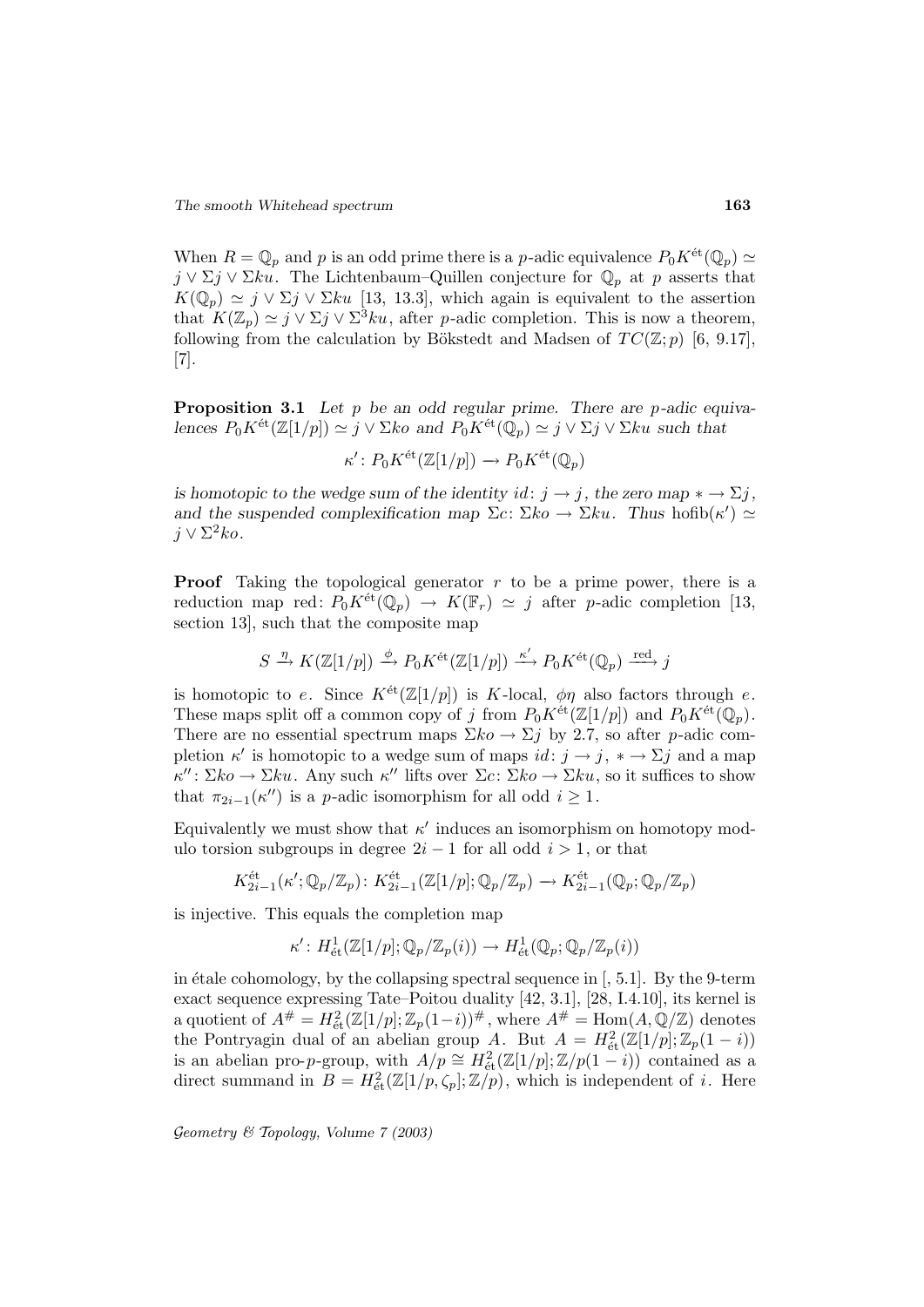$R = \mathbb{Z}[1/p, \zeta_p]$  is the ring of p-integers in the p-th cyclotomic field  $\mathbb{Q}(\zeta_p)$ . Kummer theory gives a short exact sequence

$$
0 \to Pic(R)/p \to B \to \{p\} Br(R) \to 0
$$

where  $Pic(R)$  and  $Br(R)$  are the Picard and Brauer groups of R, respectively. (See [28, section IV] and [16].) Here  $Pic(R)/p = 0$  because p is a regular prime, and  $\{p\}$  Br(R) = ker(p: Br(R)  $\rightarrow$  Br(R)) = 0 because p is odd and (p) does not split in R [27, p. 109], so  $B = 0$ . Thus  $A/p = 0$  and it follows that  $A = 0$ , since  $A$  is an abelian pro-p-group.  $\Box$ 

## **The fiber of the cyclotomic trace map**

Hereafter we make the following standing assumption.

**Hypothesis 3.2** (a) p *is an odd regular prime, and*

(b) the Lichtenbaum–Quillen conjecture 2.2 holds for  $K(\mathbb{Z}[1/p])$  at p.

**Proposition 3.3** *There is a homotopy equivalence* hofib(trc<sub>Z</sub>)  $\simeq j \vee \Sigma^{-2} k_0$ *after* p*-adic completion.*

**Proof** By assumption  $\kappa' : K(\mathbb{Z}[1/p]) \to K(\mathbb{Q}_p)$  agrees with

$$
\kappa' \colon P_0 K^{\text{\'et}}(\mathbb{Z}[1/p]) \to P_0 K^{\text{\'et}}(\mathbb{Q}_p)
$$

after p-adic completion, so we have a cofiber sequence

$$
j \vee \Sigma^2 ko \to \text{hofib}(\text{trc}_{\mathbb{Z}}) \to \Sigma^{-2}H\mathbb{Z}_p.
$$

The connecting map  $\Sigma^{-2}H\mathbb{Z}_p \to \Sigma j \vee \Sigma^3 ko$  is homotopic to a wedge sum of maps  $\Sigma^{-2}H\mathbb{Z}_p \to \Sigma j$  and  $\Sigma^{-2}H\mathbb{Z}_p \to \Sigma^{4i-1}\ell$  for  $1 \leq i \leq (p-1)/2$ . All such maps are null-homotopic by 2.6, with the exception of the map  $\partial' : \Sigma^{-2} H \mathbb{Z}_p \to$  $\Sigma^{2p-3}\ell$  corresponding to  $i = (p-1)/2$ .

We claim that multiplication by  $v_1$  acts nontrivially from degree  $-2$  to degree  $2p-4$  in  $\pi_*(\text{hofib}(\text{trc}_\mathbb{Z}); \mathbb{Z}/p)$ , from which it follows that  $\partial'$  is a p-adic unit times the connecting map  $\partial$  in the cofiber sequence  $\Sigma^{q-2}\ell \to \Sigma^{-2}\ell \to \Sigma^{-2}H\mathbb{Z}_p$ . This implies that

$$
\text{hofib}(\text{trc}_{\mathbb{Z}}) \simeq j \vee \Sigma^{-2} \ell \vee \bigvee_{i=1}^{(p-3)/2} \Sigma^{4i-2} \ell \simeq j \vee \Sigma^{-2} k o.
$$

To prove the claim, consider the homotopy Cartesian squares in 2.1 and 2.3. In the Atiyah–Hirzebruch spectral sequence

$$
E_{s,t}^2 = H_s(\mathbb{C}P_{-1}^{\infty}; \pi_t(S; \mathbb{Z}/p)) \Longrightarrow \pi_{s+t}(\mathbb{C}P_{-1}^{\infty}; \mathbb{Z}/p)
$$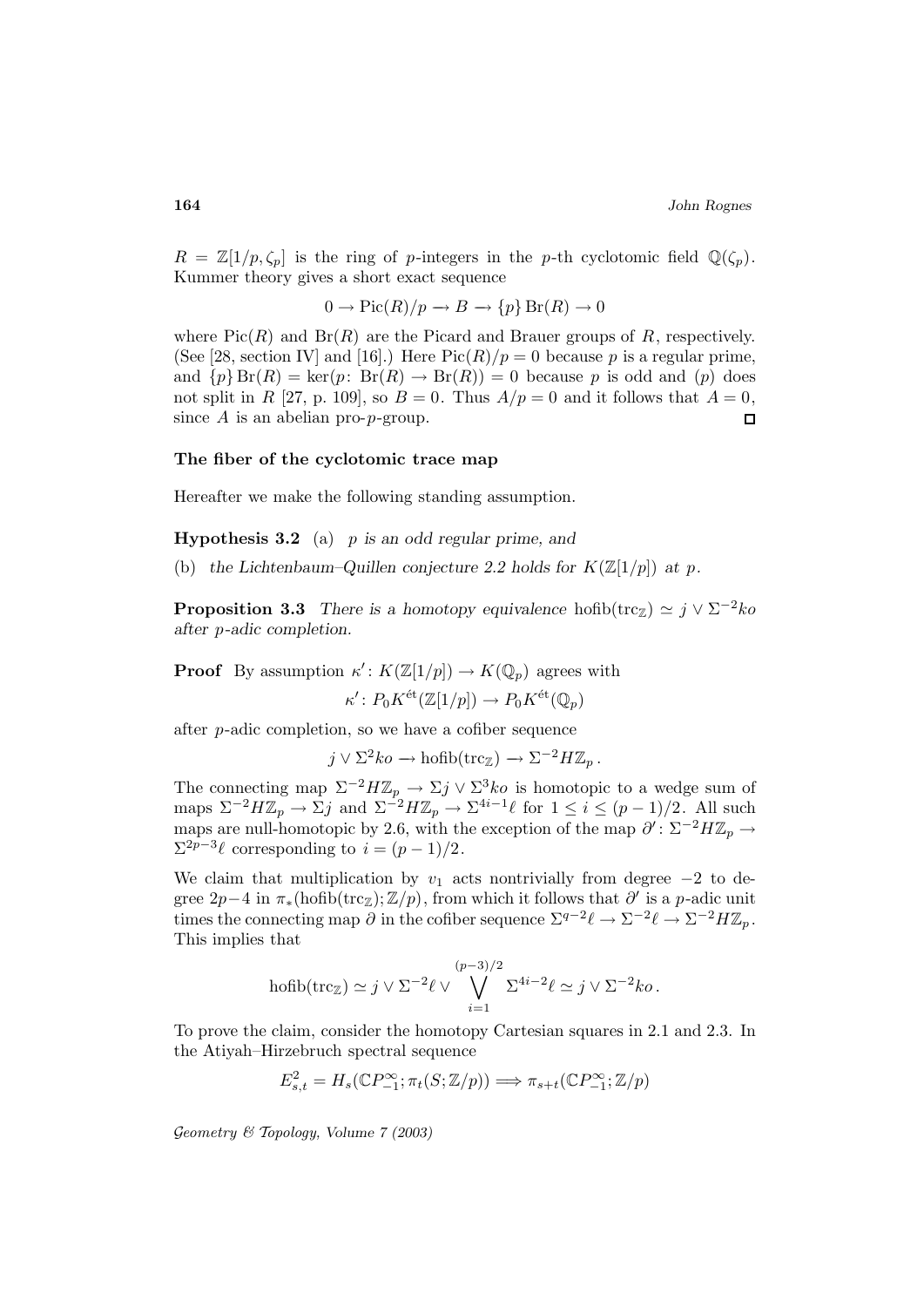there is a first differential  $d^{2p-2}(b_{p-2}) = \alpha_1 b_{-1}$ , so we find  $\pi_{-2}(\mathbb{C}P_{-1}^{\infty}; \mathbb{Z}/p) \cong$  $\mathbb{Z}/p\{b_{-1}\}\$  and  $\pi_{2p-4}(\mathbb{C}P_{-1}^{\infty};\mathbb{Z}/p) \cong \mathbb{Z}/p\{v_1b_{-1}\}\$ . Hence multiplication by  $v_1$ acts nontrivially from

$$
\pi_{-1}(TC(*;p);\mathbb{Z}/p)\cong\mathbb{Z}/p\{\Sigma b_{-1}\}
$$

to

$$
\pi_{2p-3}(TC(*;p);\mathbb{Z}/p)\cong\mathbb{Z}/p\{\alpha_1,\Sigma v_1b_{-1}\}\,
$$

also modulo the image from the unit map  $\eta: S \to TC(*;p)$ .

The map  $L: S \to H\mathbb{Z}$  is  $(2p-3)$ -connected, hence so is  $L: TC(*;p) \to$  $TC(\mathbb{Z}; p)$  by [6, 10.9] and [9]. Here  $\pi_{2p-3}(TC(\mathbb{Z}; p);\mathbb{Z}/p) \cong \mathbb{Z}/p\{\alpha_1\} \oplus \mathbb{Z}/p$  since  $P_0TC(\mathbb{Z};p) \simeq K(\mathbb{Z}_p) \simeq j \vee \Sigma j \vee \Sigma^3ku$ . So the surjection  $\pi_{2p-3}(L;\mathbb{Z}/p)$  is in fact a bijection, and multiplication by  $v_1$  acts nontrivially from  $\pi_{-1}(TC(\mathbb{Z}; p); \mathbb{Z}/p)$ to  $\pi_{2p-3}(TC(\mathbb{Z}; p);\mathbb{Z}/p)$ , also modulo the image from the unit map  $\eta: S \to$  $TC(\mathbb{Z};p).$ 

By the assumed p-adic equivalence  $K(\mathbb{Z}) \simeq j \vee \Sigma^5 k \circ j$ , this image equals the image from the cyclotomic trace map trc<sub>Z</sub>:  $K(\mathbb{Z}) \to TC(\mathbb{Z}; p)$ . Hence we can pass to cofibers, and conclude that multiplication by  $v_1$  acts nontrivially from  $\pi_{-2}(\text{hofib}(\text{trc}_{\mathbb{Z}});\mathbb{Z}/p)$  to  $\pi_{2p-4}(\text{hofib}(\text{trc}_{\mathbb{Z}});\mathbb{Z}/p)$ , as claimed.  $\Box$ 

We let d be the homotopy cofiber map of  $\widetilde{tr}$ . Combining 2.1, 2.3 and 3.3 we have:

**Corollary 3.4** *There is a diagram of horizontal cofiber sequences:*



# The restricted  $S^1$ -transfer map

There is a stable splitting  $\text{in}_1 \vee \text{in}_2$ :  $S^1 \vee \Sigma \mathbb{C}P^{\infty} \simeq \Sigma \mathbb{C}P^{\infty}_+$ . Let the restricted  $S^1$ -transfer map  $t = \text{tr} f_{S^1} \circ \text{in}_2$ :  $\Sigma \mathbb{C} P^{\infty} \to S$  be the restriction of  $\text{tr} f_{S^1}$  to the second summand [32, section 2]. The restriction to the first summand is the stable Hopf map  $\eta = \text{tr} f_{S^1} \circ \text{in}_1 : S^1 \to S^0$ , which is null-homotopic at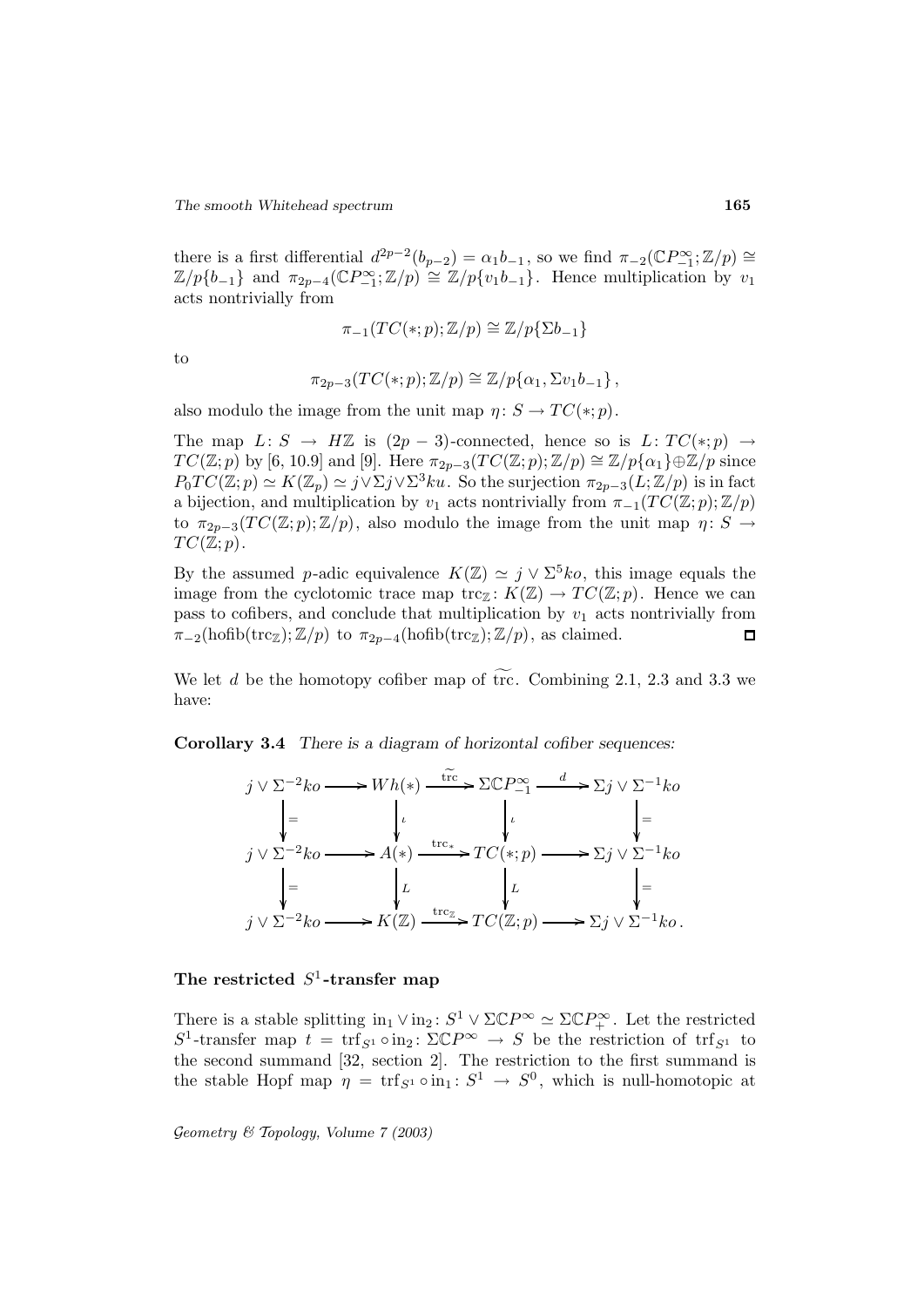odd primes. Hence the inclusion in<sub>1</sub> lifts to a map  $\Sigma b_0 : S^1 \to \text{hofib}(\text{trf}_{S^1}) =$  $\Sigma \mathbb{C} P^{\infty}_{-1}$ , with Hurewicz image  $\Sigma b_0 \in H_1(\Sigma \mathbb{C} P^{\infty}_{-1})$ .

Dually the projection  $pr_1: \Sigma \mathbb{C} P^{\infty} \to S^1$  yields a map  $\Sigma y^0: \Sigma \mathbb{C} P^{\infty} \to S^1$  with dual Hurewicz image  $\Sigma y^0 \in H^1(\Sigma \mathbb{C} P_{-1}^{\infty})$ . We obtain a diagram of horizontal and split vertical cofiber sequences:



Writing  $\overline{\mathbb{CP}}_{-1}^{\infty}$  for the homotopy cofiber of  $b_0: S \to \mathbb{CP}_{-1}^{\infty}$ , we have  $\underline{\text{hofib}}(t) \simeq$  $\Sigma\overline{\mathbb{CP}}_{-1}^{\infty}$ . Then  $H_*(\Sigma\overline{\mathbb{CP}}_{-1}^{\infty}) = \mathbb{Z}\{\Sigma b_k \mid k \geq -1, k \neq 0\}$  and  $H^*(\Sigma\overline{\mathbb{CP}}_{-1}^{\infty}) \cong$  $\mathbb{Z}\{\Sigma y^k \mid k \geq -1, k \neq 0\}.$ 

It has been shown by Knapp [19] that  $\pi_*(t) : \pi_*(\Sigma \mathbb{C}P^{\infty}) \to \pi_*(S)$  is surjective for  $0 < * < |\beta_{p+1}| = p(p+2)q - 2$ , so the homotopy of  $\Sigma \overline{\mathbb{CP}}_{-1}^{\infty}$  is as well understood in this range as that of  $\Sigma \mathbb{C}P^{\infty}$ .

### **The suspended cokernel-of-J spectrum**

We can split off the suspension of the cofiber sequence  $(2.5)$  defining the cokernelof-J from the top cofiber sequence in 3.4.

**Proposition 3.6** *There is a diagram of horizontal and split vertical cofiber sequences:*



*In particular there is a splitting*

 $Wh(*) \simeq \Sigma c \vee (Wh(*)/\Sigma c)$ 

*where*  $Wh(*)/\Sigma c$  *is defined as the homotopy cofiber of g.*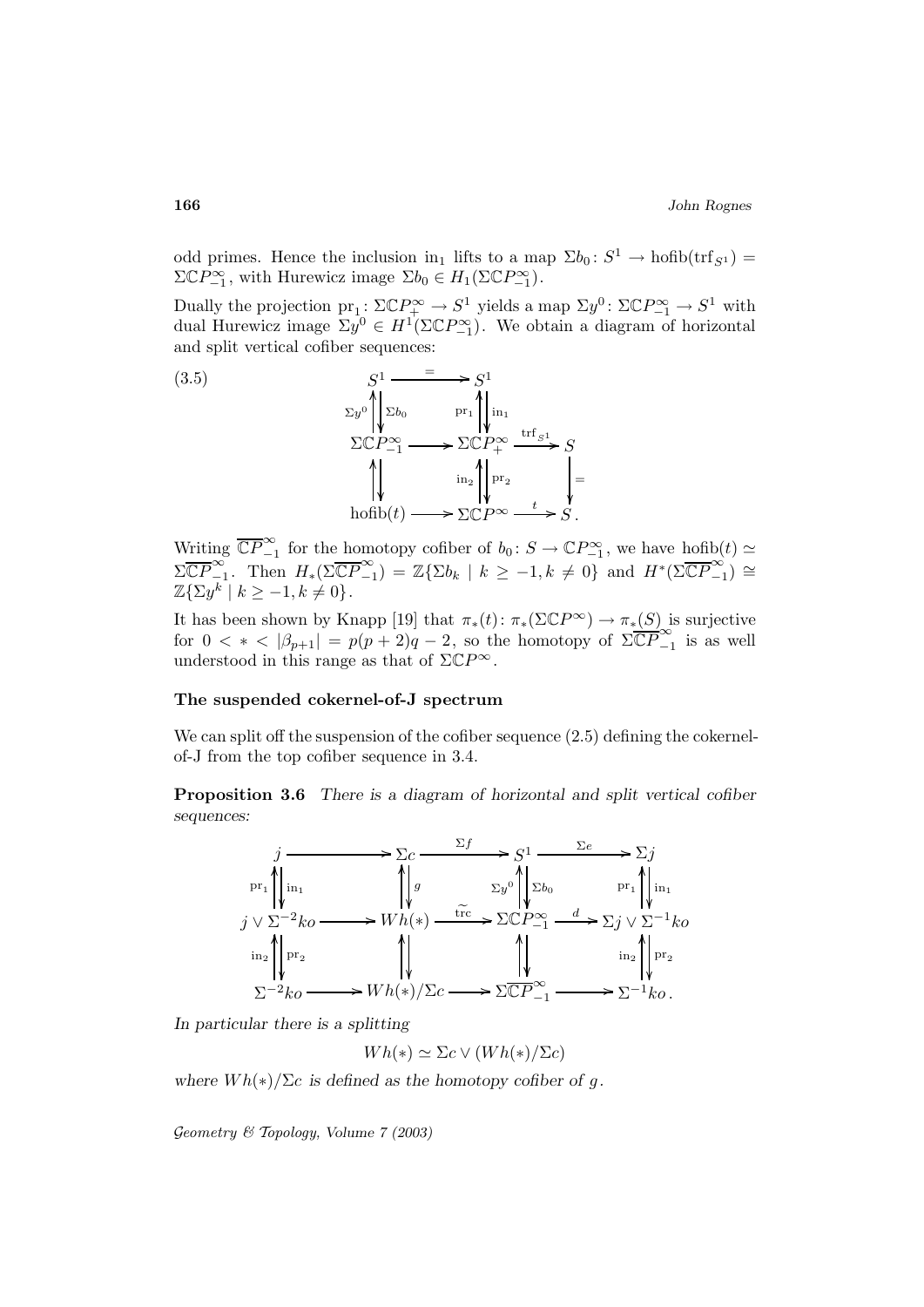**Proof** The composite  $d \circ \Sigma b_0$  represents the generator of  $\pi_1(\Sigma j \vee \Sigma^{-1} ko)$ , hence factors as  $\text{in}_1 \circ \Sigma e \colon S^1 \to \Sigma j \to \Sigma j \vee \Sigma^{-1} k_o$ . We define  $g \colon \Sigma c \to Wh(*)$ as the induced map of homotopy fibers. It is well-defined up to homotopy since  $\pi_2(\Sigma j \vee \Sigma^{-1} ko) = 0$ . This explains the downward cofiber sequences of the diagram.

To split g we must show that  $pr_1 \circ d$  factors as  $\Sigma e \circ \Sigma y^0$ , or equivalently that the composite

$$
\Sigma \overline{\mathbb{C}P}^{\infty}_{-1} \to \Sigma \mathbb{C}P^{\infty}_{-1} \xrightarrow{d} \Sigma j \vee \Sigma^{-1} ko \xrightarrow{\text{pr}_1} \Sigma j
$$

is null-homotopic. But this map lies in a zero group, because in the Atiyah– Hirzebruch spectral sequence

$$
E_{s,t}^2 = H^{-s}(\Sigma \overline{\mathbb{C}P}_{-1}^{\infty}; \pi_t(\Sigma j)) \Longrightarrow [\Sigma \overline{\mathbb{C}P}_{-1}^{\infty}, \Sigma j]_{s+t}
$$

all the groups  $E_{s,t}^2$  with  $s+t=0$  are zero.

**Remark 3.7** Let  $G/O$  be the homotopy fiber of the map of spaces  $BO \rightarrow$ BG, and let  $Cok J = \Omega^{\infty}c$  be the cokernel-of-J space. There is a (Sullivan) fiber sequence  $Cok J \rightarrow G/O \rightarrow BSO$  [22, section 5C]. Waldhausen [48, 3.4] constructed a space level map  $hw: G/O \to \Omega \Omega^{\infty} Wh(*)$ , using manifold models for  $A(*)$ . Hence there is a geometrically defined composite map Cok  $J \to$  $G/O \to \Omega \Omega^{\infty} Wh(*)$ . Presumably this is homotopic to the infinite loop map  $\Omega^{\infty} \Sigma^{-1} q.$ 

## **A cofiber sequence**

We can analyze a variant of the lower cofiber sequence in 3.6 by passing to connective covers. There is a map of homotopy Cartesian squares from



induced by  $g$ ,  $\Sigma b_0$ , in<sub>1</sub> and in<sub>1</sub>  $\vee$  in<sub>2</sub> in the upper left, upper right, lower left and lower right corners, respectively. In the lower rows we are using the splittings  $K(\mathbb{Z}) \simeq j \vee \Sigma^5 k \circ \text{and } P_0TC(\mathbb{Z};p) \simeq K(\mathbb{Z}_p) \simeq j \vee \Sigma j \vee \Sigma^3 k \circ \text{derived from } 3.1.$ Let  $\tau: Wh(*)/\Sigma c \to P_0 \Sigma \overline{\mathbb{C}P}^{\infty}_{-1}, \ell: Wh(*)/\Sigma c \to \Sigma^5 ko \text{ and } \ell: P_0 \Sigma \overline{\mathbb{C}P}^{\infty}_{-1} \to$  $\Sigma^3ku$  be the cofiber maps induced by  $\widetilde{\text{tr}}: Wh(*) \to P_0 \Sigma \mathbb{C} P_{-1}^{\infty}, L \colon Wh(*) \to$  $K(\mathbb{Z})$  and  $L\iota: P_0 \Sigma \mathbb{C} P_{-1}^{\infty} \to P_0 T C(\mathbb{Z}; p)$ , respectively.

$$
\Box
$$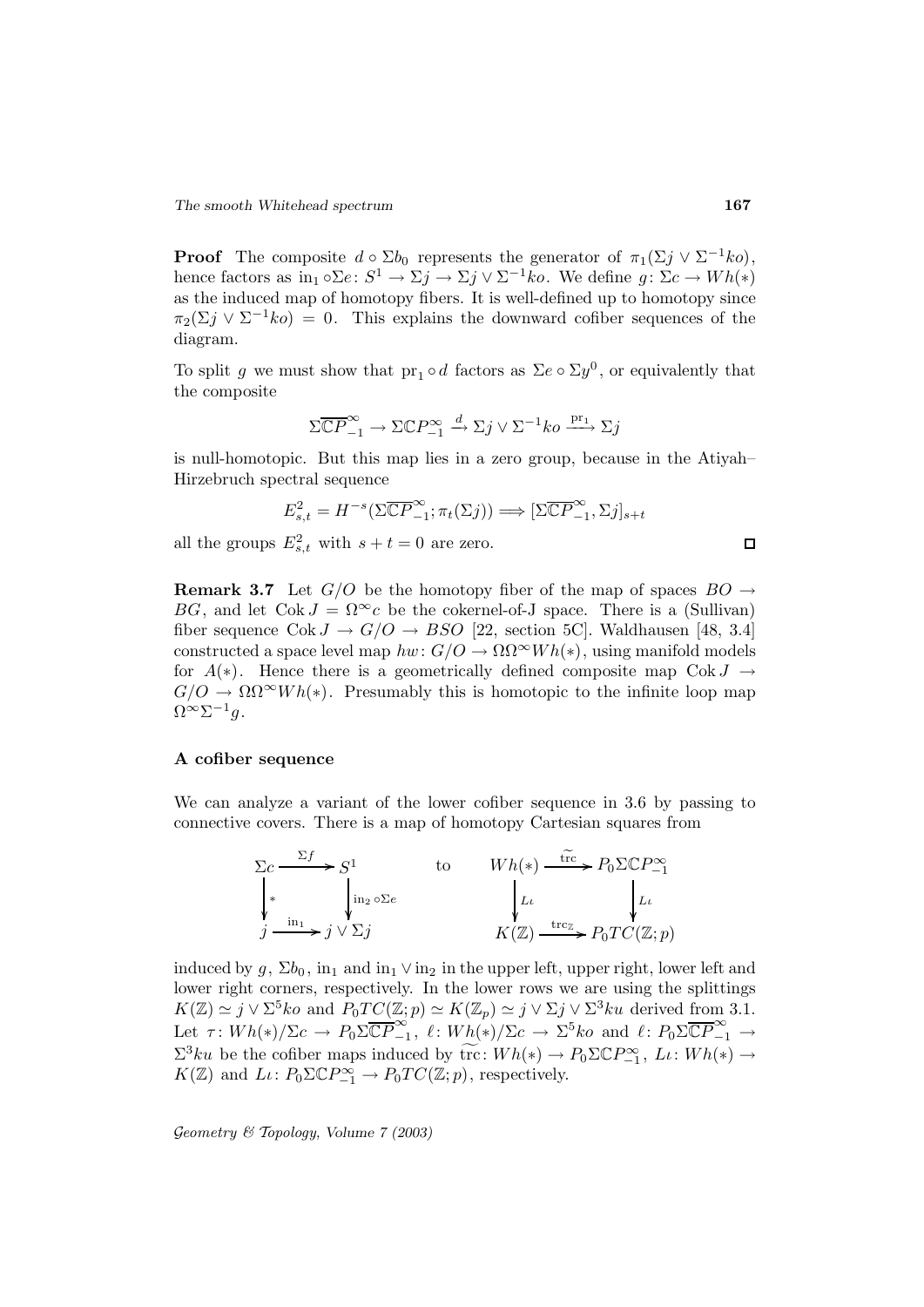**Theorem 3.8** *Assume 3.2. There is a diagram of horizontal and vertical cofiber sequences:*



The map  $\tau: Wh(*)/\Sigma c \to P_0 \Sigma \overline{\mathbb{CP}}_{-1}^{\infty}$  *induces a split injection on homotopy groups in all degrees, and each map*  $\ell$  *is* (2*p* − 3)*-connected. Thus* 

 $\pi_*(\tau)$ : tors  $\pi_*(Wh(*)/\Sigma c) \cong \operatorname{tors} \pi_*(\Sigma \overline{\mathbb{C}P}^{\infty}_{-1})$ .

Here tors A denotes the torsion subgroup of an abelian group  $A$ .

**Proof** It follows from 3.1 and localization in algebraic K-theory that the map  $\Sigma^5 k_0 \to \Sigma^3 k_1$  induced by trc<sub>Z</sub>:  $K(\mathbb{Z}) \to P_0TC(\mathbb{Z};p) \simeq K(\mathbb{Z}_p)$  is the lift of  $\Sigma c: \Sigma ko \to \Sigma ku$  to the 1-connected covers. This identifies the central homotopy Cartesian square in the diagram.

By comparing the vertical homotopy fibers in the last three homotopy Cartesian squares we obtain a cofiber sequence  $c \vee \Sigma c \rightarrow \text{hofib}(L) \rightarrow \text{hofib}(\ell)$ , as in [18, 3.6]. Hence each map  $\ell$  is  $(2p-3)$ -connected because L is. There is a  $(4p-3)$ connected space level map from  $SU$  to  $\Omega^{\infty} \Sigma \overline{\mathbb{C}P}^{\infty}_{-1}$ , as in [18, (17)].

$$
B\phi\colon SU\to \Omega^\infty \Sigma \overline{\mathbb{C}P}^\infty_{-1} \xrightarrow{\Omega^\infty \ell} SU\,.
$$

Its composite with  $\Omega^{\infty}\ell$  to  $\Omega^{\infty}\Sigma^3 ku = SU$  loops to an H-map  $\phi: BU \to BU$ . Any such H-map is a series of Adams operations  $\psi^k$ , as in [24, 2.3], so  $\pi_*(\phi;\mathbb{Z}/p)$ only depends on  $* \mod q$  in positive degrees. Since  $\ell$  is  $(2p - 3)$ -connected it follows that  $\phi$  is  $(2p-4)$ -connected, so  $\pi_*(\phi;\mathbb{Z}/p)$  is an isomorphism for  $0 < \varepsilon < q$ , and so  $\pi_*(\phi)$  is an isomorphism for all  $* \not\equiv 0 \mod q$ . Hence  $\pi_*(\ell)$  is (split) surjective whenever  $*\not\equiv 1 \mod q$ , cf. [18, 6.3(i)].

Finally  $r\beta^{-1}$  is split surjective as a spectrum map, and  $\pi_*(\Sigma^3 ko)$  is zero for  $*\equiv$  $1 \mod q$ , so  $r\beta^{-1}\ell : P_0\Sigma \overline{\mathbb{CP}}_{-1}^{\infty} \to \Sigma^3 ko$  induces a split surjection on homotopy in all degrees.

**Remark 3.9** We still do not know the behavior of  $\ell : Wh(*)/\Sigma c \to \Sigma^5 ko$ in degrees  $* \equiv 1 \mod q$ . It induces the same homomorphism on homotopy as  $\ell \colon P_0 \Sigma \overline{\mathbb{C}P}^{\infty}_{-1} \to \Sigma^3 ku$ , since  $\pi_*(\tau)$  and  $\pi_*(c)$  are isomorphisms in these degrees.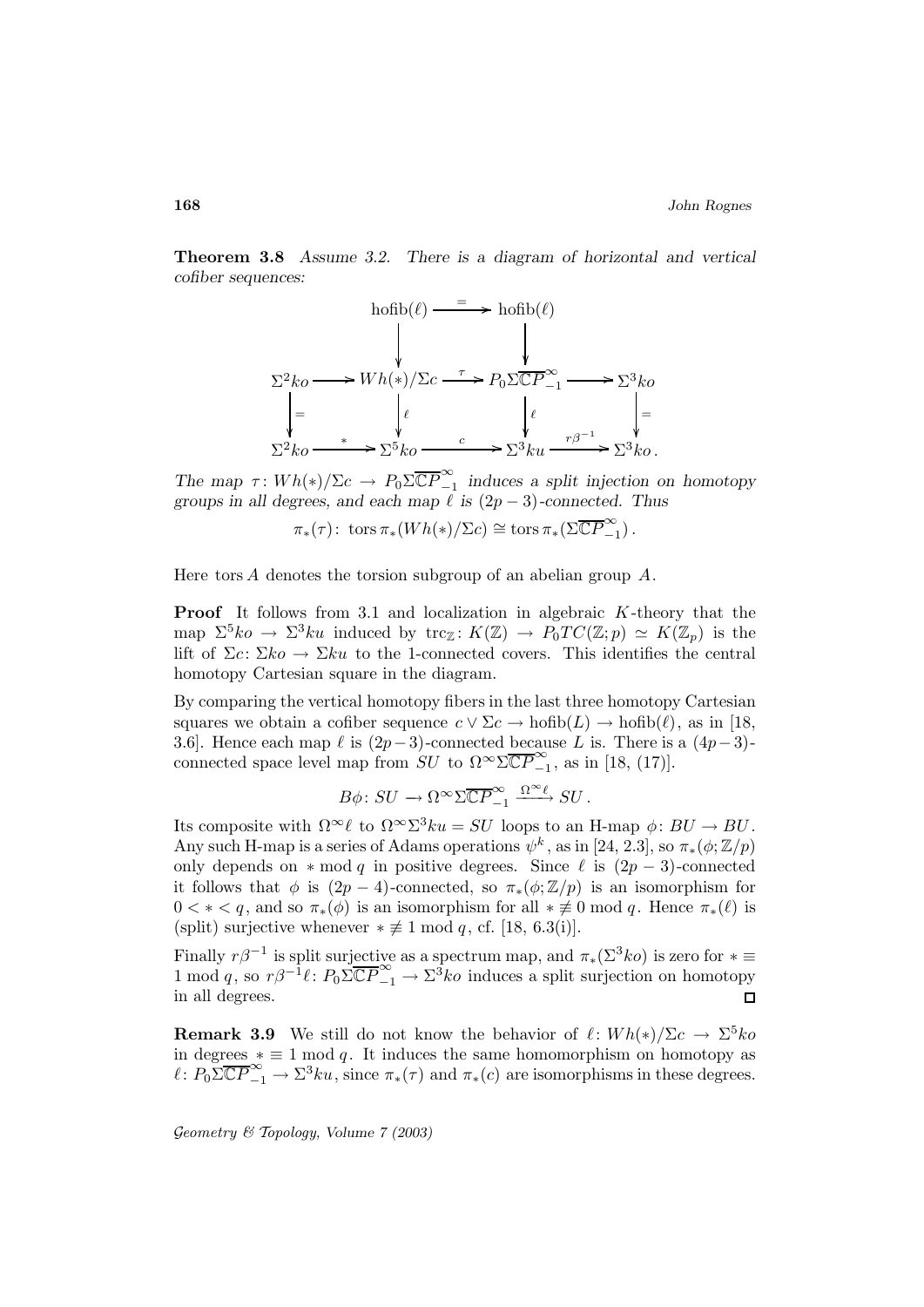**Remark 3.10** By a result of Madsen and Schlichtkrull [23, 1.3] there is a splitting of implicitly p-completed spaces  $\Omega^{\infty}(\Sigma \overline{\mathbb{C}P}^{\infty}_{-1}) \simeq Y \times SU$ , where  $\pi_*(Y) \cong \text{tors}\,\pi_*(\Sigma \overline{\mathbb{C}P}^{\infty}_{-1})$  is finite in each degree. The map

$$
Y \times SU \simeq \Omega^{\infty}(\Sigma \overline{\mathbb{C}P}^{\infty}_{-1}) \xrightarrow{\Omega^{\infty}(r\beta^{-1}\ell)} \Omega^{\infty}(\Sigma^{3} ko) \simeq Sp \simeq SO
$$

induces a split surjection on homotopy groups in all degrees, so the composite map  $SU \longrightarrow Y \times SU \rightarrow SO$  has homotopy fiber  $BBO$ , by real Bott periodicity. Hence there is a fiber sequence

$$
BBO \to \Omega^{\infty}(Wh(*)/\Sigma c) \to Y
$$

and split short exact sequences

$$
0 \to \pi_*(BBO) \to \pi_*(Wh(*)/\Sigma c) \to \pi_*(Y) \to 0
$$

in each degree.

#### **The suspended quaternionic projective spectrum**

After p-adic completion  $\mathbb{C}P_{-1}^{\infty}$  splits as a wedge sum of  $(p-1)$  eigenspectra  $\mathbb{C}P_{n=1}^{\infty}[a]$  for  $-1 \le a \le p-3$ , much like the p-complete (or p-local) Adams splitting of ku from [1], and the p-complete splitting of  $\Sigma^{\infty}(\mathbb{C}P_{+}^{\infty})$  from [25, section 4.1]. Here  $H^*(\mathbb{C}P_{n-1}^{\infty}[a]) \cong \mathbb{Z}_p\{y^k \mid k \geq -1, k \equiv a \mod p - 1\}$ , and similarly with mod  $p$  coefficients.

Let  $\mathbb{H}P^{\infty}$  be the infinite quaternionic projective spectrum. The "quaternionification" map  $q: \mathbb{C}P_{-1}^{\infty} \to \mathbb{H}P_{+}^{\infty} \simeq S \vee \mathbb{H}P^{\infty}$  admits a (stable p-adic) section  $s: \mathbb{H}P^{\infty}_{+} \to \mathbb{C}P^{\infty}_{-1}$ . (It can be obtained by Thomifying the Becker–Gottlieb transfer map  $\Sigma^{\infty}(BS^3_+) \to \Sigma^{\infty}(BS^1_+)$  associated to the sphere bundle  $S^2 \to$  $BS^1 \rightarrow BS^3$ , with respect to minus the tautological quaternionic line bundle over  $BS^3 = \mathbb{H}P^{\infty}$ , and collapsing the bottom  $(-4)$ -cell. It is a section because the Euler characteristic  $\chi(S^2) = 2$  is a unit mod p.) This section s identifies  $S \vee \mathbb{H}P^{\infty}$  with the wedge sum of the even summands  $\mathbb{C}P^{\infty}_{-1}[a]$  for  $a=2i$  with  $0 \leq i \leq (p-3)/2$ .

Splitting off  $S$ , suspending once and passing to connected covers, we obtain maps  $s' : \Sigma \mathbb{H}P^{\infty} \to P_0 \Sigma \overline{\mathbb{C}P}^{\infty}_{-1}$  and  $q' : P_0 \Sigma \overline{\mathbb{C}P}^{\infty}_{-1} \to \Sigma \mathbb{H}P^{\infty}$  whose composite is a p-adic equivalence.

**Proposition 3.11** *The map*  $s'$ :  $\Sigma \mathbb{H}P^{\infty} \to P_0 \Sigma \overline{\mathbb{C}P}^{\infty}_{-1}$  *admits a lift*  $\tilde{s}$ :  $\Sigma \mathbb{H} P^{\infty} \to Wh(*)/\Sigma c$ 

*over*  $\tau$ *, which is unique up to homotopy, and whose composite with* 

 $q' \circ \tau : Wh(*)/\Sigma c \to \Sigma \mathbb{H} P^{\infty}$ 

*is a* p*-adic equivalence.*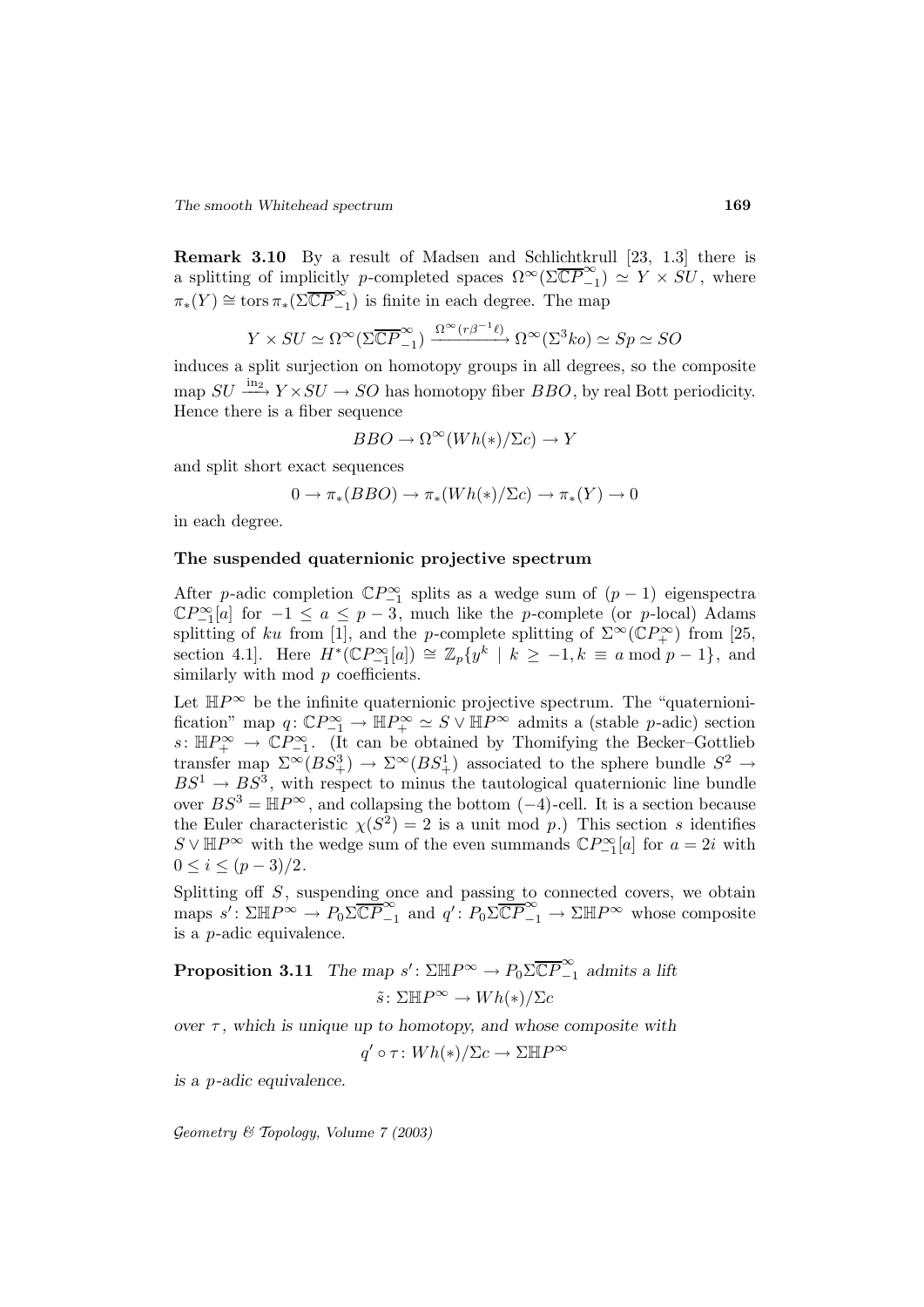**Proof** The composite map  $r\beta^{-1}\ell \circ s'$ :  $\Sigma \mathbb{H}P^{\infty} \to \Sigma^3k\delta$  lies in a zero group, by the Atiyah–Hirzebruch spectral sequence

$$
E_{s,t}^2 = H^{-s}(\Sigma \mathbb{H} P^{\infty}; \pi_t \Sigma^3 ko) \Longrightarrow [\Sigma \mathbb{H} P^{\infty}, \Sigma^3 ko]_{s+t}.
$$

Hence  $s'$  admits a lift  $\tilde{s}$ , as claimed. In fact the lift is unique up to homotopy, since also  $[\Sigma \mathbb{H} P^{\infty}, \Sigma^3 ko]_1 = 0.$  $\Box$ 

# **A second cofiber sequence**

We define  $Wh(*)/(\Sigma c, \Sigma \mathbb{H}P^{\infty}) \simeq \text{hofib}(q'\tau)$  as the homotopy cofiber of  $\tilde{s}$ , and write

(3.12) 
$$
\frac{P_0 \Sigma \overline{\mathbb{C}P}^{\infty}_{-1}}{\Sigma \mathbb{H}P^{\infty}} \simeq P_0 \Sigma \mathbb{C}P^{\infty}_{-1}[-1] \vee \bigvee_{i=1}^{(p-3)/2} \Sigma \mathbb{C}P^{\infty}_{-1}[2i-1]
$$

for the suspended homotopy cofiber of  $s'$ . Then:

**Theorem 3.13** *Assume 3.2. There is a splitting*

$$
Wh(*) \simeq \Sigma c \vee \Sigma \mathbb{H} P^{\infty} \vee \frac{Wh(*)}{(\Sigma c, \Sigma \mathbb{H} P^{\infty})}
$$

*and a cofiber sequence*

$$
\Sigma^2 ko \to \frac{Wh(*)}{(\Sigma c, \Sigma \mathbb{H}P^{\infty})} \xrightarrow{\tau} \frac{P_0 \Sigma \overline{\mathbb{C}P}^{\infty}_{-1}}{\Sigma \mathbb{H}P^{\infty}} \xrightarrow{\delta} \Sigma^3 ko.
$$

*The map* τ *induces a split injection on homotopy groups in all degrees, and the map*  $\delta$  *induces an injection on mod p cohomology in degrees*  $\leq 2p - 3$ *. Thus* 

$$
\pi_*(Wh(*)) \cong \pi_*(\Sigma c) \oplus \pi_*(\Sigma \mathbb{H} P^{\infty}) \oplus \operatorname{tors} \pi_*\left(\frac{\Sigma \overline{\mathbb{C} P}^{\infty}_{-1}}{\Sigma \mathbb{H} P^{\infty}}\right).
$$

**Proof** The cofiber sequence arises by splitting off  $\Sigma H P^{\infty}$  from the middle horizontal cofiber sequence in 3.8. The assertion about  $\tau$  follows by retraction from the corresponding statement in 3.8. The map  $\delta$  is the composite of the maps

$$
\frac{P_0 \Sigma \overline{\mathbb{C}P}^{\infty}_{-1}}{\Sigma \mathbb{H}P^{\infty}} \xrightarrow{\text{in}} P_0 \Sigma \overline{\mathbb{C}P}^{\infty}_{-1} \xrightarrow{\ell} \Sigma^3 ku \xrightarrow{r\beta^{-1}} \Sigma^3 ko.
$$

On mod p cohomology  $(r\beta^{-1})^*$  is split injective and  $\ell^*$  is injective in degrees  $\leq 2p-3$  by 3.8. The kernel of in<sup>\*</sup> is  $\Sigma H^*(\mathbb{H}P^{\infty};\mathbb{F}_p)$ , which is concentrated in degrees  $\equiv 1 \mod 4$ . But in degrees  $\leq 2p-3$  all of  $H^*(\Sigma^3 ko;\mathbb{F}_p)$  is in degrees  $\equiv$  3 mod 4, so also the composite  $\delta^*$  is injective in this range of degrees.  $\Box$ 

**Remark 3.14** Note that the upper cofiber sequence in 3.4 maps as in 3.6 to the middle horizontal cofiber sequence in 3.8, which in turn maps to the cofiber sequence in 3.13. In 5.4 we will see that  $\delta$  is  $(4p-2)$ -connected.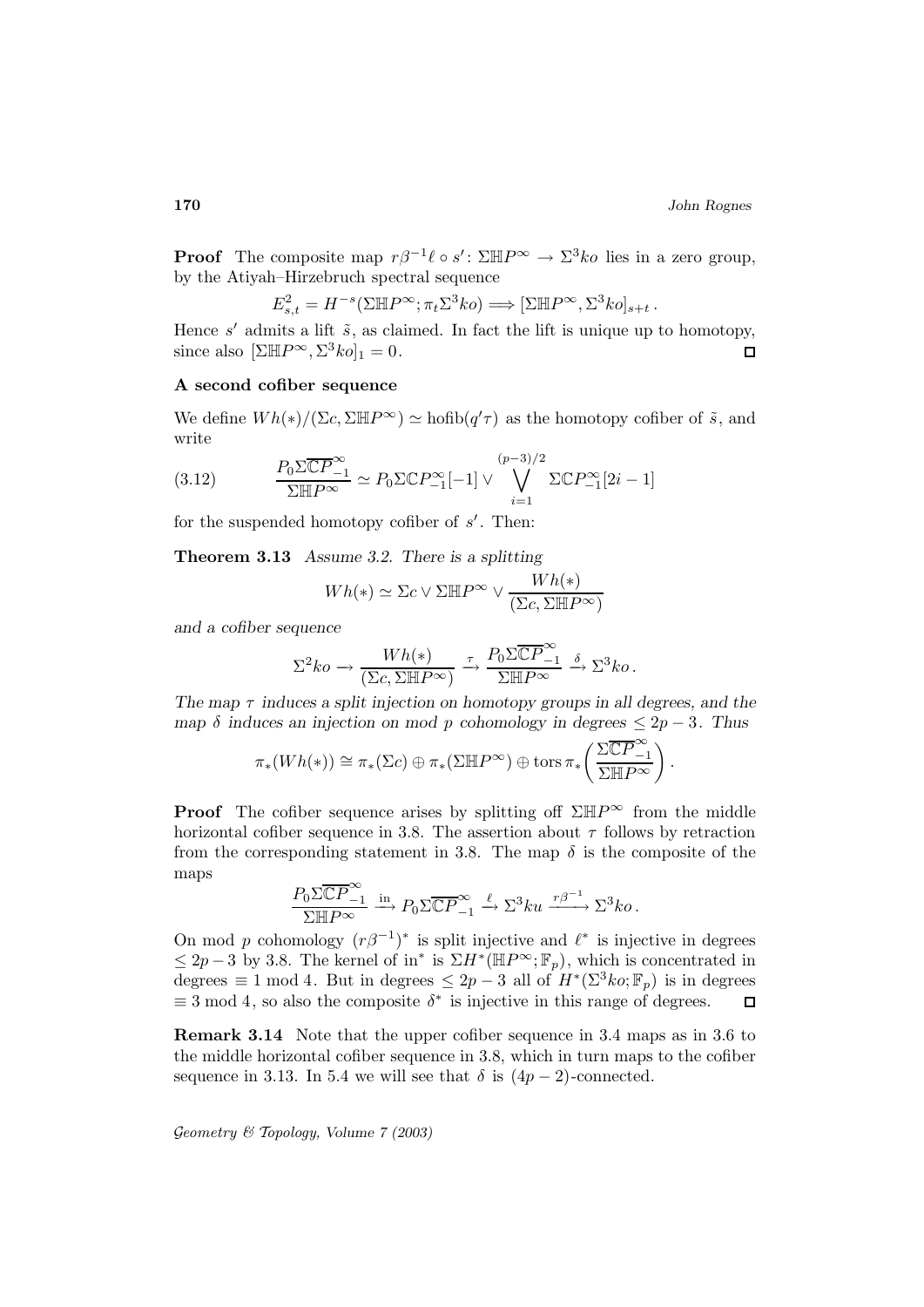# **4 Homotopical analysis**

## **Homotopy of the fiber of the restricted**  $S^1$ -transfer map

To make the p-primary homotopy groups of  $Wh(*)$  explicit we refer to 3.8 and compute the p-torsion in the homotopy of  $\overline{\mathbb{CP}}_{-1}^{\infty}$  in an initial range of degrees. This is related to  $\mathbb{C}P^{\infty}$  by the cofiber sequence

(4.1) 
$$
\Sigma \overline{\mathbb{C}P}^{\infty}_{-1} \to \Sigma \mathbb{C}P^{\infty} \xrightarrow{t} S
$$

extracted from (3.5). We also use the cofiber sequence

$$
c \wedge \mathbb{C} P^{\infty} \xrightarrow{f \wedge 1} \mathbb{C} P^{\infty} \xrightarrow{e \wedge 1} j \wedge \mathbb{C} P^{\infty}
$$

obtained by smashing (2.5) with  $\mathbb{C}P^{\infty}$ . There are Atiyah-Hirzebruch spectral sequences:

(4.2) 
$$
E_{s,t}^2 = H_s(\mathbb{C}P^\infty; \pi_t(j)) \Longrightarrow j_{s+t}(\mathbb{C}P^\infty)
$$

(4.3) 
$$
E_{s,t}^2 = H_s(\mathbb{C}P^\infty; \pi_t(S)) \Longrightarrow \pi_{s+t}(\mathbb{C}P^\infty)
$$

(4.4) 
$$
E_{s,t}^2 = H_s(\overline{\mathbb{C}P}^{\infty}_{-1}; \pi_t(S)) \Longrightarrow \pi_{s+t}(\overline{\mathbb{C}P}^{\infty}_{-1}).
$$

We will now account for the abutment of  $(4.2)$  in all degrees, and for  $(4.3)$ and (4.4) in total degrees  $* < |\beta_2 b_1| = (2p+1)q$  and  $* < |\beta_2 b_{-1}| = (2p+1)q-4$ , respectively.

Let  $v_p(n)$  be the p-adic valuation of a natural number n. In degrees  $\ast$  <  $|\beta_2|$  =  $(2p+1)q-2$  the p-torsion in  $\pi_*(S) = \pi_*^S$  is generated by the image-of-J classes  $\bar{\alpha}_i \in \pi_{qi-1}^S$  of order  $p^{1+v_p(i)}$  for  $i \ge 1$ , and the cokernel-of-J classes [37, 1.1.14]

$$
\beta_1 \in \pi_{pq-2}^S, \quad \alpha_1 \beta_1 \in \pi_{(p+1)q-3}^S, \quad \beta_1^2 \in \pi_{2pq-4}^S \quad \text{and} \quad \alpha_1 \beta_1^2 \in \pi_{(2p+1)q-5}^S,
$$

each of order p.

**Theorem 4.5** *Above the horizontal axis and in total degrees*  $* < |\beta_2| - 2$ *, the Atiyah–Hirzebruch*  $E_{s,t}^{\infty}$ -term for  $\pi_* \overline{\mathbb{CP}}_{-1}^{\infty}$  agrees with that for  $j_*(\mathbb{CP}^{\infty})$ , **plus** *the*  $\mathbb{Z}/p$ -module generated by  $\beta_1 b_m$ ,  $\alpha_1 \beta_1 b_{mp}$ ,  $\beta_1^2 b_m$  (and  $\alpha_1 \beta_1^2 b_{mp}$ , which is *in a higher total degree*) *for*  $1 \le m \le p-3$ *, minus the*  $\mathbb{Z}/p$ *-module generated by*  $\alpha_1 b_{mp}$  *for*  $m \geq p-2$ *.* 

We give the proof in a couple of steps.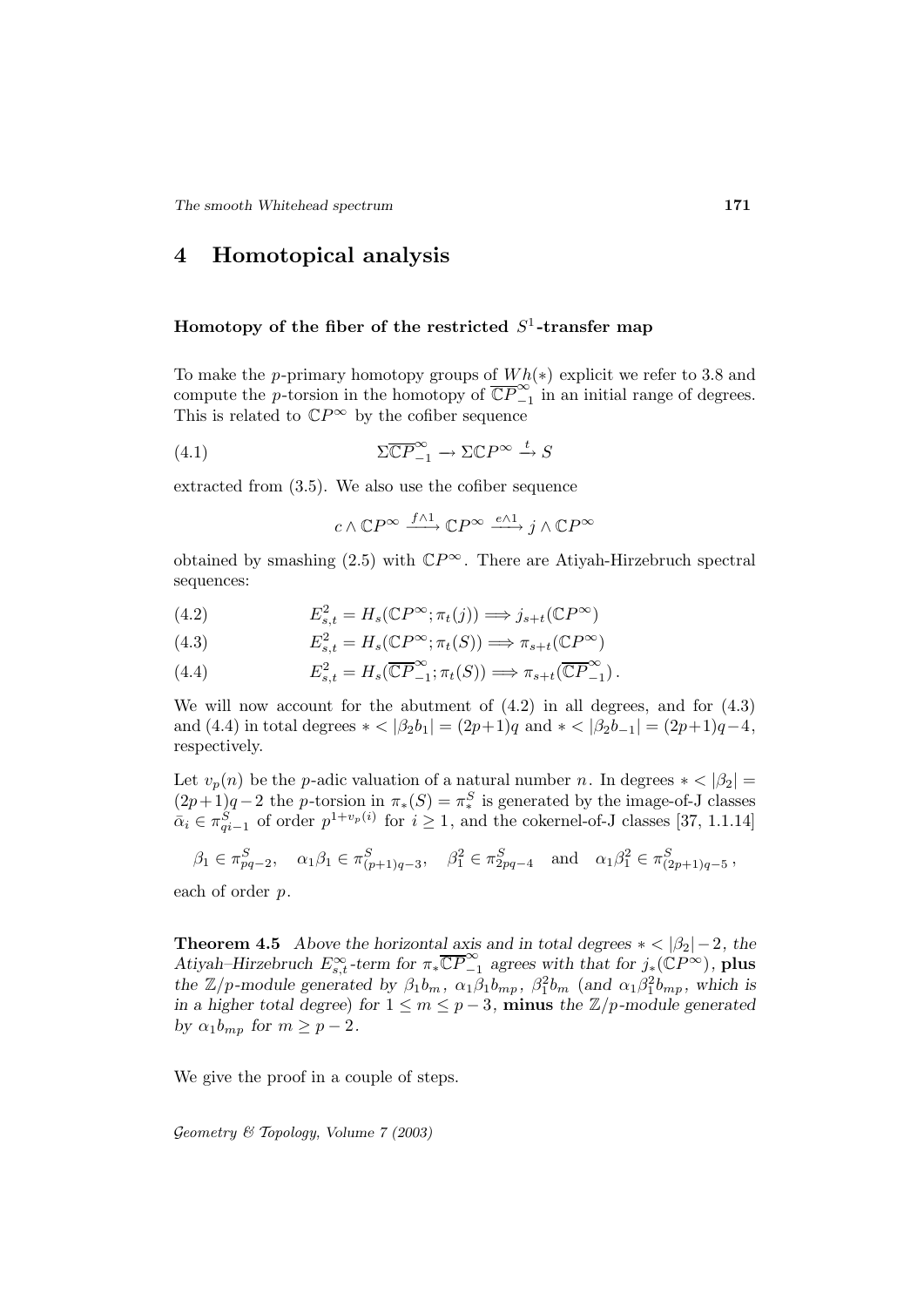## **Connective J-theory of complex projective space**

On the horizontal axis the  $E^2$ -terms of (4.2) and (4.3) have the form  $E^2_{*,0} =$  $H_*(\mathbb{C}P^\infty) = \mathbb{Z}\{b_n \mid n \geq 1\}$ , which has the structure of a divided power algebra on  $b_1$ . By Toda [43] or Mosher [31, 2.1], the corresponding part of the  $E^{\infty}$ -term of  $(4.3)$  consists of the polynomial algebra on  $b_1$ , i.e.,

(4.6) 
$$
E_{2n,0}^{\infty} = \mathbb{Z}\{n! b_n\} \subseteq E_{2n,0}^2 = \mathbb{Z}\{b_n\}
$$

for all  $n \geq 1$ . Hence the order of the images of the differentials  $d_{2n,0}^r$  landing in total degree  $2n - 1$  all multiply to n!.

It is known by [31, 4.7(a)] that these differentials from the horizontal axis land in the image-of-J, i.e., have the form  $\theta b_k$  with  $\theta$  a multiple of some  $\bar{\alpha}_i$ . Hence (4.6) also gives the  $E^{\infty}$ -term of (4.2) on the horizontal axis. Since the Atiyah–Hirzebruch spectral sequence for  $j_*(\mathbb{C}P^\infty)$  only has classes in (even, odd) bidegrees above the horizontal axis, there can be no further differentials in (4.2). In even total degrees it follows that  $j_{2n}(\mathbb{C}P^{\infty}) \cong \mathbb{Z}\{n! b_n\}$  for  $n \geq 1$ .

In odd total degrees, the  $E^2$ -term of (4.2) contains the classes  $p^e \bar{a}_i b_k$  in bidegree  $(s, t) = (2k, qi-1)$ , for  $0 \le e \le v_p(i)$ . It follows that the *p*-valuation of the order of the groups  $E_{s,t}^2$  in total degree  $s+t = 2n-1$  equals  $\sum_{e \geq 0} \left[ (n-1)/p^e(p-1) \right]$ , so the p-valuation of the order of the finite group  $j_{2n-1}(\mathbb{C}P^{\infty})$  is

$$
\sum_{e\geq 0}\left[\frac{n-1}{p^e(p-1)}\right]-\sum_{e\geq 0}\left[\frac{n}{p^e\cdot p}\right].
$$

Here the second sum equals  $v_p(n!)$ . Compare [18, 4.3] due to Knapp. For  $n \leq p^2(p-1)$  the terms with  $e \geq 2$  vanish.

### **Stable homotopy of complex projective space**

We now return to  $(4.3)$  where the  $E^2$ -term contains additional classes from  $H_*(\mathbb{C}P^\infty;\pi_*(c))$ . The primary operation  $P^1$  detects  $\alpha_1$ , and  $P^1(y^k) = k y^{k+p-1}$ in mod p cohomology, so there are differentials  $d^q(\theta b_{k+p-1}) = k \alpha_1 \theta b_k$  for all  $\theta \in \pi_*(S)$ . In the case  $\theta = 1$  these differentials were already accounted for by the differentials leading to (4.6), but for  $t < |\beta_2|$  there are also differentials

$$
d^q(\beta_1 b_{k+p-1}) = \alpha_1 \beta_1 b_k
$$
 and  $d^q(\beta_1^2 b_{k+p-1}) = \alpha_1 \beta_1^2 b_k$ 

up to unit multiples, for  $k \neq 0 \mod p$ ,  $k \geq 1$ . This leaves the classes  $\alpha_1 b_{mp}$ (already in  $j_*(\mathbb{C}P^{\infty})$ ),  $\alpha_1\beta_1b_{mp}$  and  $\alpha_1\beta_1^2b_{mp}$  for  $m\geq 1$  in odd total degrees, and the classes  $\beta_1 b_1, ..., \beta_1 b_{p-2}, \ \beta_1 b_{mp-1}$  for  $m \ge 1, \ \beta_1^2 b_1, ..., \beta_1^2 b_{p-2}$  and  $\beta_1^2 b_{mp-1}$  for  $m \ge 1$  in even total degrees.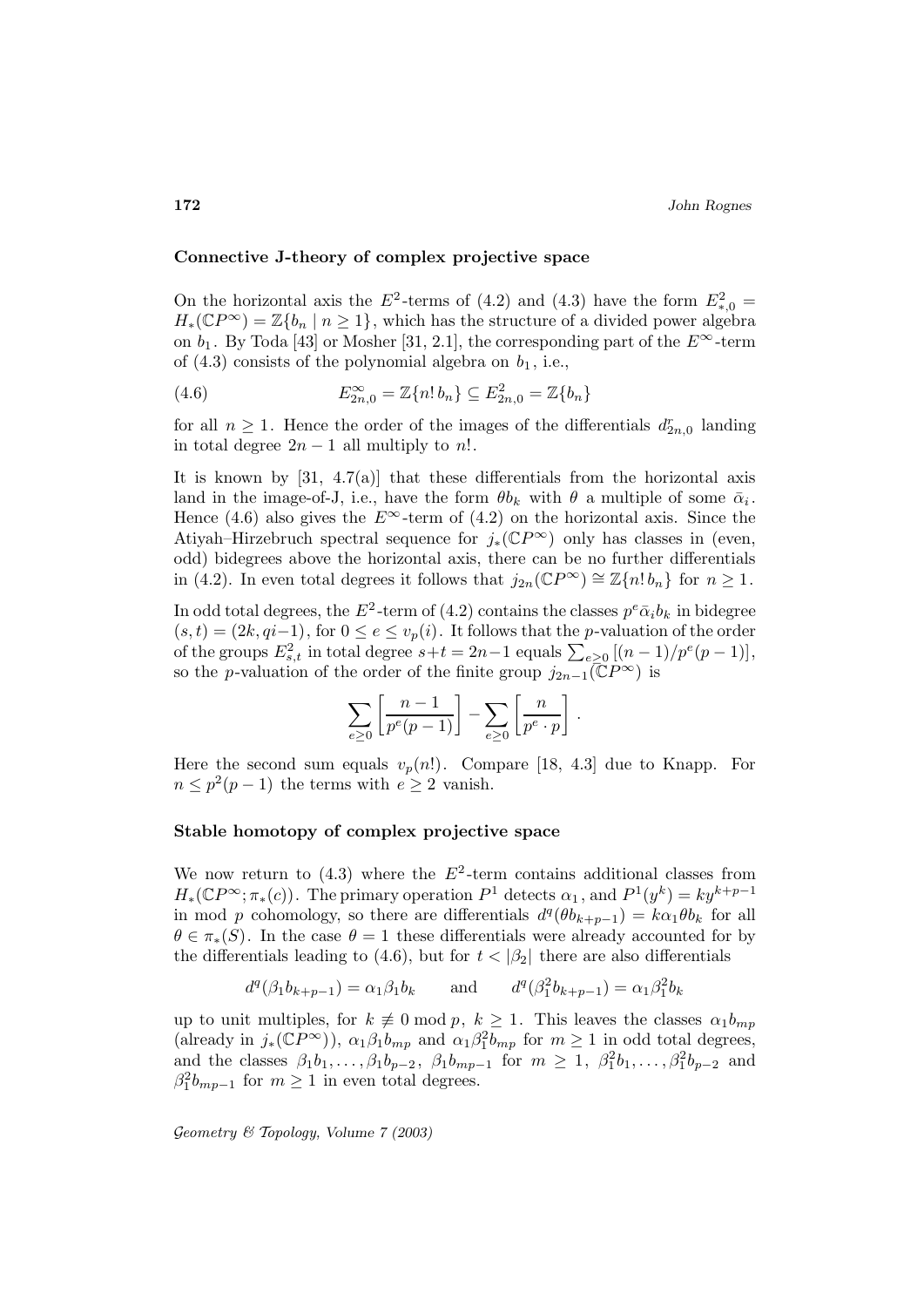The (well-known) p-fold Toda bracket  $\beta_1 = \langle \alpha_1, \ldots, \alpha_1 \rangle$  implies differentials

$$
d^{(p-1)q}(\theta \alpha_1 b_{k+(p-1)^2}) = \theta \beta_1 b_k
$$

when  $k + (p - 1)^2 = mp$ , up to unit multiples. So the classes  $\alpha_1 b_{mp}$  (from  $j_*(\mathbb{C}P^{\infty})$  and  $\alpha_1\beta_1b_{mp}$  for  $m \geq p-1$  support  $d^{(p-1)q}$ -differentials, which kill the classes  $\beta_1 b_{mp-1}$  and  $\beta_1^2 b_{mp-1}$  for  $m \ge 1$ . For bidegree reasons this accounts for all differentials in (4.3) in total degrees  $* < |\beta_2 b_1|$ .

To pass from  $\mathbb{C}P^{\infty}$  to  $\overline{\mathbb{C}P}^{\infty}_{-1}$  we must take into account the differentials in (4.4) that cross the vertical axis, which amounts to the restricted  $S^1$ -transfer map t as in (4.1). The image-of-J in its target  $\pi_*(S)$  is hit by classes on the horizontal axis of  $(4.3)$ , by  $[32, 4.3]$  or Crabb and Knapp, cf.  $[18, 5.8]$ . The cokernel-of-J classes are hit by the differentials

$$
d^q(\beta_1 b_{p-2}) = \alpha_1 \beta_1 b_{-1}, \qquad d^{(p-1)q}(\alpha_1 b_{(p-2)p}) = \beta_1 b_{-1},
$$
  

$$
d^q(\beta_1^2 b_{p-2}) = \alpha_1 \beta_1^2 b_{-1}, \qquad d^{(p-1)q}(\alpha_1 \beta_1 b_{(p-2)p}) = \beta_1^2 b_{-1}
$$

in (4.4). Looking over the bookkeeping concludes the proof of Theorem 4.5.

#### **Torsion homotopy of the smooth Whitehead spectrum**

**Theorem 4.7** (a) *Assume 3.2. The torsion homotopy of* W h(∗) *decomposes as*

tors 
$$
\pi_*(Wh(*)) \cong \pi_*(\Sigma c) \oplus \text{tors } \pi_*(\Sigma \overline{\mathbb{C}P}^{\infty}_{-1})
$$

*in all degrees.*

(b) *In degrees*  $* < |\beta_2| + 1 = (2p + 1)q - 1$ 

$$
\pi_*(\Sigma c) \cong \mathbb{Z}/p\{\Sigma \beta_1, \Sigma \alpha_1 \beta_1, \Sigma \beta_1^2, \Sigma \alpha_1 \beta_1^2\}
$$

*with generators in degrees*  $pq - 1$ ,  $(p + 1)q - 2$ ,  $2pq - 3$  *and*  $(2p + 1)q - 4$ , *respectively.*

(c) *In even degrees*  $* < |\beta_2| - 1 = (2p + 1)q - 3$  *the p-valuation of the order of* tors  $\pi_{2n}(\Sigma \overline{\mathbb{C}P}^{\infty}_{-1})$  *equals* 

$$
\left(\left[\frac{n-1}{p-1}\right] + \left[\frac{n-1}{p(p-1)}\right]\right) - \left(\left[\frac{n}{p}\right] + \left[\frac{n}{p^2}\right]\right),\,
$$

**plus** 1 *when*  $n = p^2 - 2 + mp$  *for*  $1 ≤ m ≤ p - 3$ *,* **minus** 1 *when*  $n = p - 1 + mp$ *for*  $m \geq p-2$ *.* 

(d) In odd degrees  $* < |\beta_2| - 1 = (2p + 1)q - 3$  the p-valuation of the order of  $t \text{ or } \pi_{2n+1}(\Sigma \overline{\mathbb{C}P}^{\infty}_{-1})$  *equals* 1 *when*  $n = p^2 - p - 1 + m$  *or*  $n = 2p^2 - 2p - 2 + m$ *for*  $1 \le m \le p-3$ *, and is* 0 *otherwise.*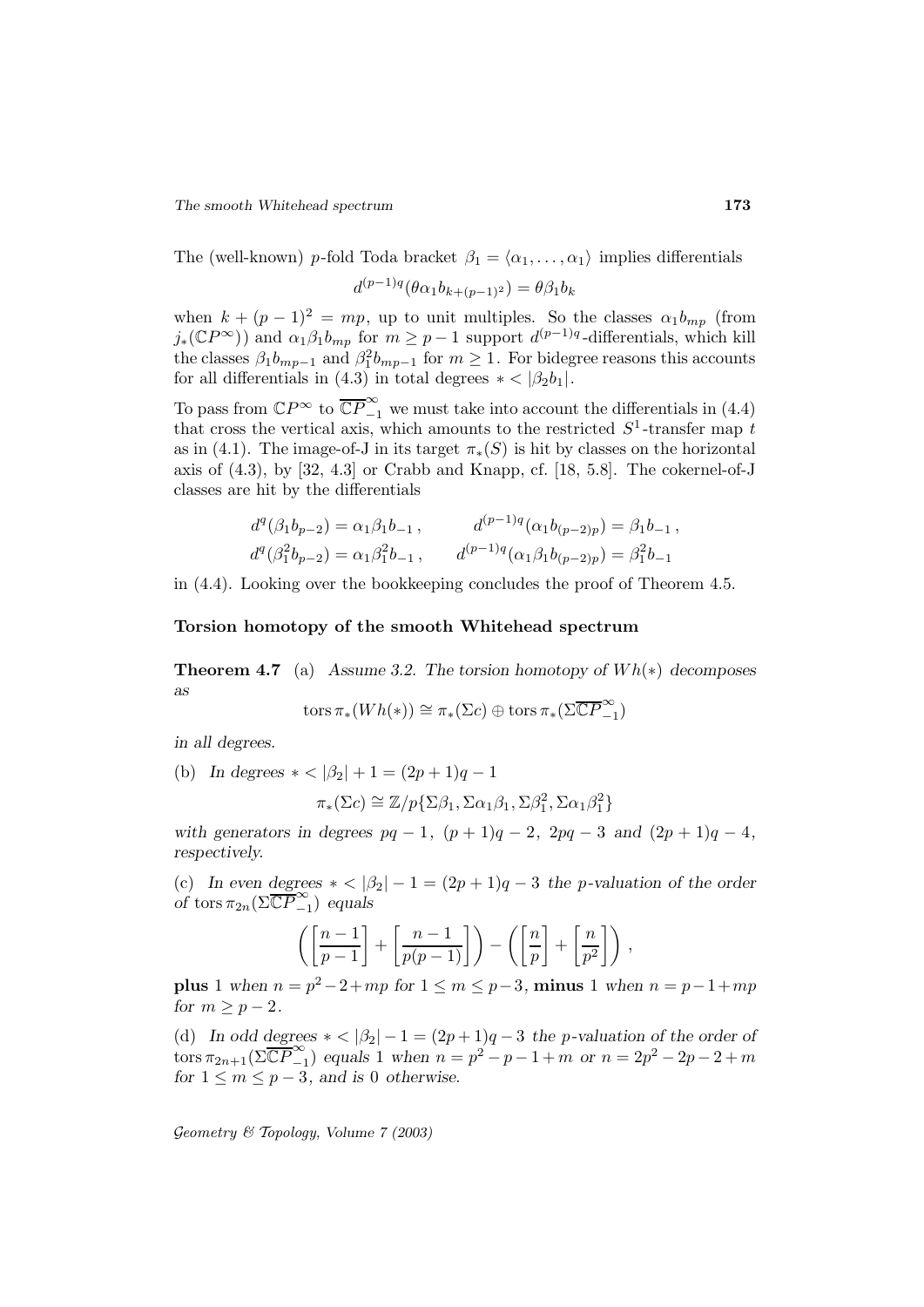**Example 4.8** (a) When  $p = 3$ , the 3-torsion in  $\pi_* Wh(*)$  has order 3 in degrees 11, 16, 18, 20, 21 and 22, order  $3^2$  in degree 24, order  $3^3$  in degree 14, and is trivial in the remaining degrees  $* < 25$ .

(b) When  $p = 5$ , the 5-torsion in  $\pi_* Wh(*)$  has order 5 in degrees 18, 26, 28, 34, 36, 39, 41, 43, 48, 50, 52, 54, 58, 60, 62, 64, 68, 70, 72, 77, 78, 79, 80 and 81, order  $5^2$  in degrees 42, 44, 56, 74 and 76, order  $5^3$  in degrees 46, 66 and 82, order  $5^4$  in degree 84, and is trivial in the remaining degrees  $\ast$  < 85.

In roughly half this range we can give the following simpler statement.

**Corollary 4.9** (a) *For*  $p \geq 5$ *, the low-degree p-torsion in*  $\pi_* Wh(*)$  *is*  $\mathbb{Z}/p$  *in degrees*  $* = 2n$  *for*  $m(p-1) < n < mp$  *and*  $1 < m < p$ *, except in degree*  $2p^2 2p-2$  (*corresponding to*  $n = mp - 1$  *and*  $m = p - 1$ *). The next p-torsion is*  $\mathbb{Z}/p\{\Sigma\beta_1\}$  *in degree*  $2p^2-2p-1$ *, and a group of order*  $p^2$  *in degree*  $2p^2-2p+2$ *.* (b) *For*  $p = 3$  *the bottom* 3*-torsion in*  $\pi_* Wh(*)$  *is*  $\mathbb{Z}/3\{\Sigma\beta_1\}$  *in degree* 11*, followed by*  $\mathbb{Z}/3\{\Sigma\alpha_1\beta_1\} \oplus \mathbb{Z}/9$  *in degree* 14.

The asserted group structure of  $\pi_{14}Wh(*)_{(3)}$  can be obtained from 5.5(a) below and the mod 3 Adams spectral sequence.

**Remark 4.10** Klein and the author showed in [18, 1.3(iii)] that for any odd prime p, regular or irregular, below degree  $2p^2 - 2p - 2$  there are direct summands  $\mathbb{Z}/p$  in  $\pi_{2n}Wh(*)$  for  $m(p-1) < n < mp$  and  $1 < m < p$ . The calculations above show that under the added hypothesis 3.2, these classes constitute all of the *p*-torsion in  $\pi_* Wh(*)$ , in this range of degrees.

# **5 Cohomological analysis**

We can determine the mod p cohomology of  $Wh(*)$  as a module over the Steenrod algebra A, up to an extension, in all degrees. To do this, we apply cohomology to the splitting and cofiber sequence in 3.13.

## **Some cohomology modules**

Let us briefly write  $H^*(X) = H^*(X; \mathbb{F}_p)$  for the mod p cohomology of a spectrum  $X$ , where  $p$  is an odd prime. It is naturally a left module over the mod p Steenrod algebra A [40]. Let  $A_n$  be the subalgebra of A generated by the Bockstein operation  $\beta$  and the Steenrod powers  $P^1, \ldots, P^{p^{n-1}}$ and let  $E_n$  be the exterior subalgebra generated by the Milnor primitives  $\beta, Q_1, \ldots, Q_n$ , where  $Q_0 = \beta$  and  $Q_{n+1} = [P^{p^n}, Q_n]$ . For an augmented subalgebra  $B \subset A$  we write  $I(B) = \ker(\epsilon : B \to \mathbb{F}_p)$  for the augmentation ideal, and let  $A//B = A \otimes_B \mathbb{F}_p = A/A \cdot I(B)$ .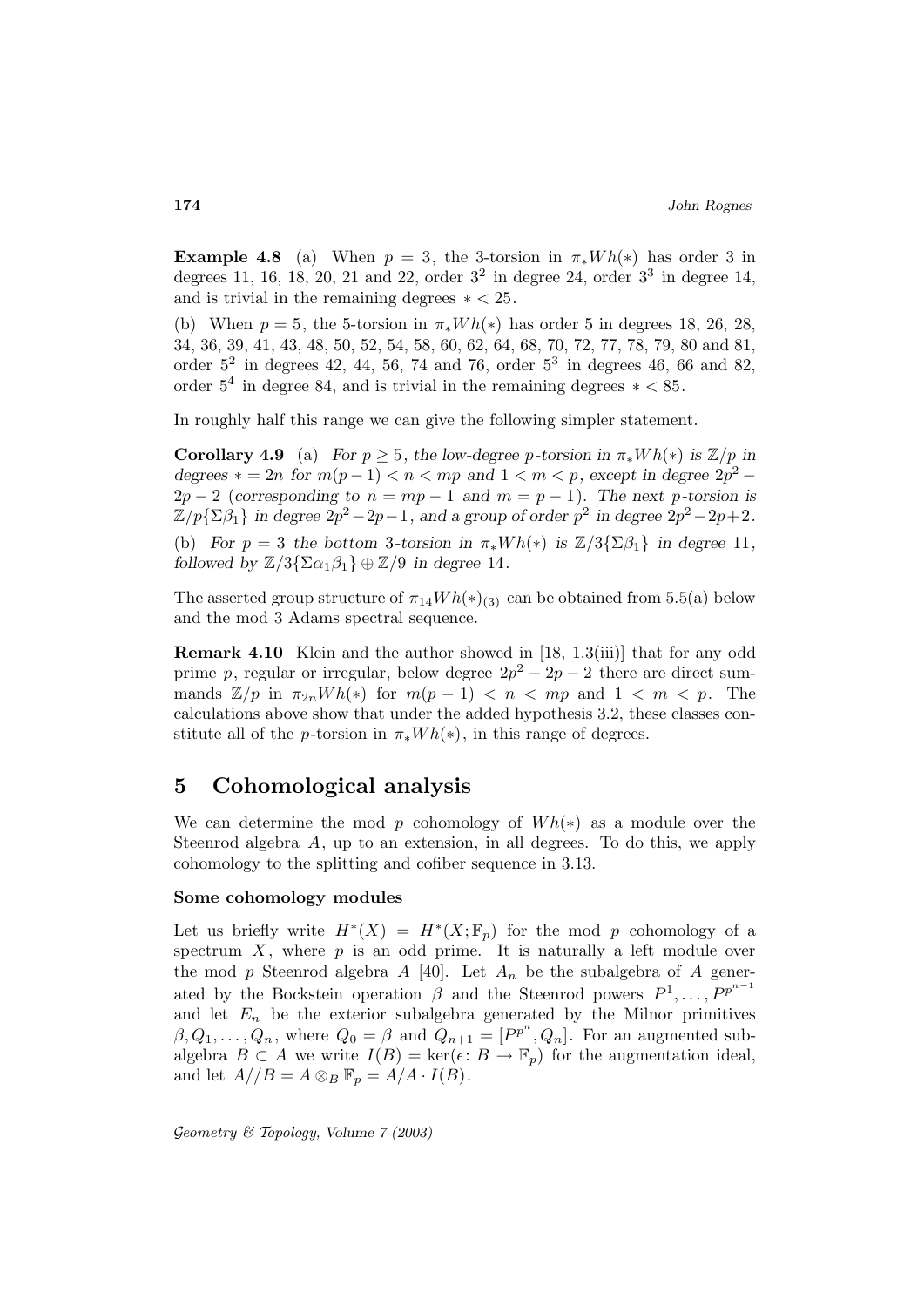*The smooth Whitehead spectrum* **175**

**Proposition 5.1** (a)  $H^*(H\mathbb{Z}) \cong A//E_0 = A/A(\beta)$  and  $H^*(\ell) \cong A//E_1 =$  $A/A(\beta,Q_1)$ .

(b) *The cofiber sequence*  $\Sigma^{q-1}\ell \to j \to \ell$  *induces a nontrivial extension* 

$$
0 \to A//A_1 \to H^*(j) \to \Sigma^{pq-1}A//A_1 \to 0
$$

*of* A-modules. As an A-module  $H^*(j)$  is generated by two classes 1 and b in *degree* 0 *and*  $pq - 1$ *, respectively, with*  $\beta(b) = P^p(1)$ *.* 

(c) The cofiber sequence  $S \stackrel{e}{\to} j \to \Sigma c$  induces an identification  $H^*(\Sigma c) \cong$  $\ker(e^*: H^*(j) \to \mathbb{F}_p)$ . There is a nontrivial extension

$$
0 \to I(A)/A(\beta, P^1) \to H^*(\Sigma c) \to \Sigma^{pq-1}A//A_1 \to 0
$$

*of* A*-modules.*

**Proof** For (a), see [2, 2.1]. For (c), clearly the given cofiber sequence identifies  $H^*(\Sigma c)$  with the positive degree part of  $H^*(j)$ . The long exact sequence in cohomology associated to the cofiber sequence given in (b) is:

$$
\Sigma^q A // E_1 \xrightarrow{(\psi^r - 1)^*} A // E_1 \to H^*(j) \to \Sigma^{q-1} A // E_1 \xrightarrow{(\psi^r - 1)^*} \Sigma^{-1} A // E_1.
$$

The map  $e: S \to j$  is  $(pq-2)$ -connected [37, 1.1.14], so  $e^*: H^*(j) \to H^*(S)$  =  $\mathbb{F}_p$  is an isomorphism for  $* \leq pq-2$ . Thus  $P^1 \in A//E_1$  is in the image of  $(\psi^r - 1)^*$ , and so  $(\psi^r - 1)^*$  is induced up over  $A_1 \subset A$  by

$$
\Sigma^q A_1 // E_1 \xrightarrow{P^1} A_1 // E_1 ,
$$

which has kernel  $\Sigma^{pq} \mathbb{F}_p$  generated by  $\Sigma^{q} P^{p-1}$  and cokernel  $\mathbb{F}_p$  generated by 1. Hence there is an extension  $A//A_1 \rightarrow H^*(j) \rightarrow \Sigma^{pq-1}A//A_1$ . Note that the bottom classes in  $A//A_1$  are 1 and  $P^p$  in degrees 0 and  $pq$ , respectively. Let  $b \in H^{pq-1}(j)$  be the class mapped to  $\Sigma^{pq-1}(1)$  in  $\Sigma^{pq-1}A//A_1$ . By the Hurewicz theorem for  $\Sigma c$  it is dual to the Hurewicz image of the bottom class  $\Sigma \beta_1 \in \pi_{pq-1}(\Sigma c)$ . Since  $\beta_1 \in \pi_{pq-2}(c) \subset \pi_{pq-2}(S)$  has order p there is a nontrivial Bockstein  $\beta(b)$  in  $H^*(\Sigma c)$ , and thus also in  $H^*(j)$ . The only possible value in degree pq is  $P^p(1)$ . Part (c) now follows easily from (b).  $\Box$ 

**Proposition 5.2** (a)  $H^*(\Sigma \mathbb{H}P^\infty) \cong \mathbb{F}_p{\{\Sigma y^k \mid k \geq 2 \text{ even}\}}.$ 

(b)  $H^*(\Sigma \mathbb{C} P_{-1}^{\infty}[-1]) \cong \Sigma^{-1}A/C$ *. Here*  $C \subset A$  *is the annihilator ideal of*  $\Sigma y^{-1}$ , which is spanned over  $\mathbb{F}_p$  by all admissible monomials in A except 1 *and the*  $P^i$  *for*  $i \geq 1$ *.* 

(c) The cofiber sequence  $P_0 \Sigma \mathbb{C} P_{-1}^{\infty}[-1] \rightarrow \Sigma \mathbb{C} P_{-1}^{\infty}[-1] \rightarrow \Sigma^{-1} H\mathbb{Z}$  induces an *identification*  $H^*(P_0 \Sigma \mathbb{C} P_{-1}^{\infty}[-1]) \cong \Sigma^{-2}C/A(\beta)$ .

(d) *For*  $1 \leq i \leq (p-3)/2$  *there are isomorphisms*  $H^*(\Sigma \mathbb{C}P_{-1}^{\infty}[2i-1]) \cong$  $\mathbb{F}_p\{\Sigma y^k \mid k = 2i - 1 + m(p-1), m \ge 0\}.$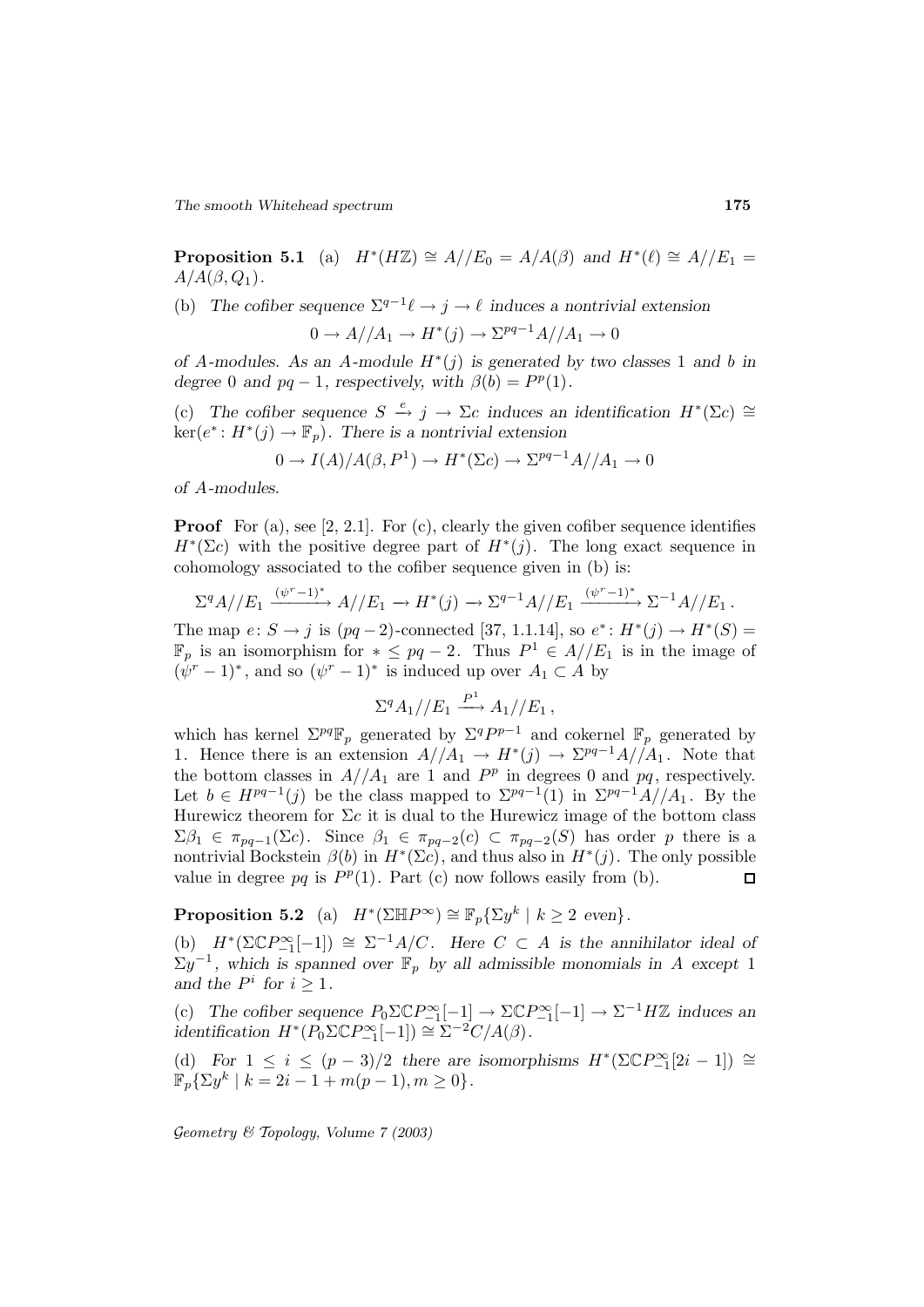**Proof** Any admissible monomial  $P^I$  with  $I = (i_1, \ldots, i_n)$  and  $n \geq 2$  acts trivially on  $\Sigma y^{-1}$  because  $z = P^{i_n}(\Sigma y^{-1})$  is in the image from  $H^*(\Sigma \mathbb{C}P^{\infty})$ , which is an unstable A-module, and then  $P^{i_{n-1}}(z) = 0$  by instability.  $\Box$ 

#### **Cohomology of the smooth Whitehead spectrum**

**Proposition 5.3** *The* A*-module homomorphism*

$$
\delta^*: H^*(\Sigma^3 ko) \to H^*(P_0\Sigma \overline{\mathbb{C}P}^{\infty}_{-1}/\Sigma \mathbb{H}P^{\infty})
$$

*splits as the direct sum of the injection*

$$
\Sigma^{q-1}A//E_1 \to \Sigma^{-2}C/A(\beta)
$$

*taking*  $\Sigma^{q-1}(1)$  *to*  $\Sigma^{-2}Q_1$ *, and the homomorphisms* 

$$
\delta_i^* : \Sigma^{4i-1} A // E_1 \to H^* (\Sigma \mathbb{C} P_{-1}^{\infty} [2i - 1])
$$
  
\n
$$
\cong \mathbb{F}_p \{ \Sigma y^k \mid k = 2i - 1 + m(p - 1), m \ge 0 \}
$$

*taking*  $\Sigma^{4i-1}(1)$  *to*  $\Sigma y^{2i-1}$  *for*  $1 \leq i \leq (p-3)/2$ *.* 

**Proof** By  $(2.4)$  and  $5.1(a)$  the source of  $\delta^*$  splits as the direct sum of the cyclic A-modules  $\sum_{i=1}^{4i-1} \frac{A}{E_1}$  for  $1 \le i \le (p-1)/2$ . Here  $4i-1=q-1$  for  $i = (p-1)/2$ . Hence  $\delta^*$  is determined as an A-module homomorphism by its value on the generators  $\Sigma^{4i-1}(1)$ . These are all in degrees  $\leq q-1=2p-3$ , and  $\delta^*$  is injective in this range by 3.13. By (3.12), 5.2(c) and (d) the target of  $\delta^*$  splits as the direct sum of  $\mathbb{F}_p\{\Sigma y^k \mid k \equiv 2i - 1 + m(p-1), m \ge 0\}$  for  $1 \leq i \leq (p-3)/2$  and  $\Sigma^{-2}C/A(\beta)$ . The bottom class of the latter is  $\Sigma^{-2}Q_1$ , in degree  $q - 1$ . Hence the target of  $\delta^*$  has rank 1 in each degree  $4i - 1$  for  $1 \leq i \leq (p-1)/2$ , and so (up to a unit which we suppress)  $\delta^*$  maps  $\Sigma^{4i-1}(1)$ to  $\sum y^{2i-1}$  for  $1 \le i \le (p-3)/2$  and  $\Sigma^{q-1}(1)$  to  $\Sigma^{-2}Q_1$ .

The homomorphism  $\Sigma^{q-1}A//E_1 \to \Sigma^{-2}C/A(\beta)$  is injective, as its continuation into  $\Sigma^{-2}A//E_0$  is induced up over  $E_1 \subset A$  from the injection  $\Sigma^{q-1}\mathbb{F}_p \to$  $\Sigma^{-2}E_1//E_0$  taking  $\Sigma^{q-1}(1)$  to  $\Sigma^{-2}Q_1$ .  $\Box$ 

**Theorem 5.4** *Assume 3.2. There is a splitting*

$$
H^*(Wh(*) ) \cong H^*(\Sigma c) \oplus H^*(\Sigma \mathbb{H} P^{\infty}) \oplus H^* \left( \frac{Wh(*)}{(\Sigma c, \Sigma \mathbb{H} P^{\infty})} \right)
$$

*and an extension of* A*-modules*

$$
0 \to \operatorname{cok}(\delta^*) \to H^* \left( \frac{Wh(*)}{(\Sigma c, \Sigma \mathbb{H} P^\infty)} \right) \to \Sigma^{-1} \ker(\delta^*) \to 0
$$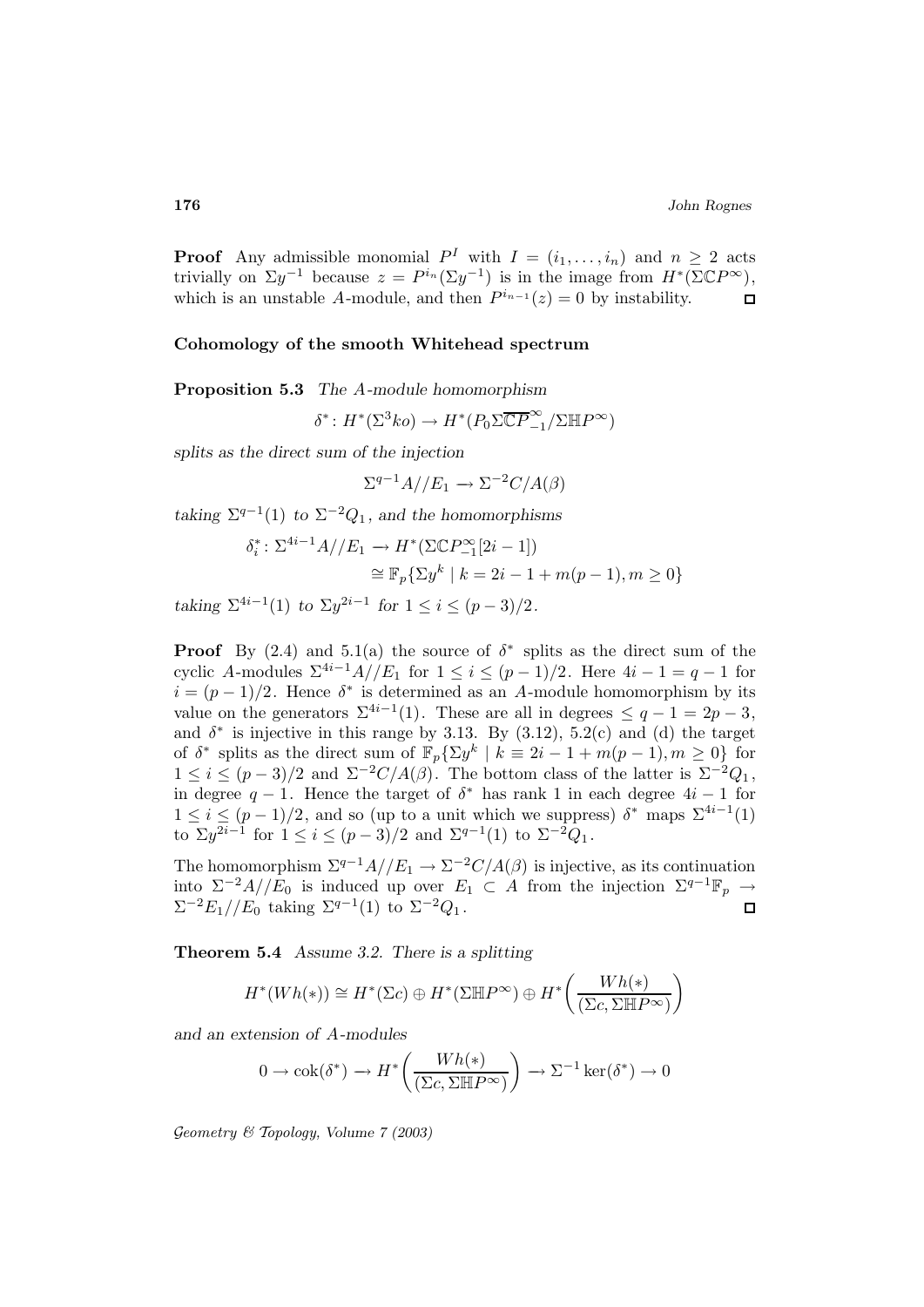*The smooth Whitehead spectrum* **177**

*where*

$$
\operatorname{cok}(\delta^*) \cong \Sigma^{-2} C/A(\beta, Q_1) \oplus \bigoplus_{i=1}^{(p-3)/2} H^*(\Sigma \mathbb{C} P_{-1}^{\infty}[a])/A(\Sigma y^a)
$$

*and*

$$
\Sigma^{-1}\ker(\delta^*) \cong \bigoplus_{i=1}^{(p-3)/2} \Sigma^{2a} C_a/A(\beta, Q_1).
$$

*In both sums we briefly write*  $a = 2i - 1$ *, so a is odd with*  $1 \le a \le p - 4$ *. Here*  $H^*(\Sigma \mathbb{C}P_{-1}^{\infty}[a]) = \mathbb{F}_p\{\Sigma y^k \mid k \equiv a \bmod p - 1, k \geq a\},\ A(\Sigma y^a) \subset H^*(\Sigma \mathbb{C}P_{-1}^{\infty}[a])$ *is the submodule generated by*  $\Sigma y^a$ , and  $C_a \subset A$  *is the annihilator ideal of*  $\Sigma y^a \in H^*(\Sigma \mathbb{C} P^\infty_{-1}[a]).$ 

**Proof** The splitting and extension follow by applying cohomology to 3.13. The cohomologies of  $\Sigma c$  and  $\Sigma \mathbb{H}P^{\infty}$  are given in 5.1(c) and 5.2(a), respectively. The descriptions of ker( $\delta^*$ ) and cok( $\delta^*$ ) are immediate from 5.3.  $\Box$ 

**Example 5.5** (a) When  $p = 3$  there is a splitting

$$
H^*(Wh(*)) \cong H^*(\Sigma c) \oplus H^*(\Sigma \mathbb{H} P^{\infty}) \oplus \Sigma^{-2} C/A(\beta,Q_1).
$$

(b) When  $p = 5$  there is an extension

$$
0 \to \Sigma^{-2} C/A(\beta, Q_1) \oplus H^*(\Sigma \mathbb{C} P_{-1}^{\infty}[1])/A(\Sigma y)
$$

$$
\to H^*\left(\frac{Wh(*)}{(\Sigma c, \Sigma \mathbb{H} P^{\infty})}\right) \to \Sigma^2 C_1/A(\beta, Q_1) \to 0
$$

where

$$
H^*(\Sigma \mathbb{C}P_{-1}^{\infty}[1])/A(\Sigma y) \cong \mathbb{F}_p{\{\Sigma y^k \mid k \equiv 1 \bmod p - 1, k \ge 1; k \ne p^e, e \ge 0\}}
$$

and  $C_1 \subset A$  is spanned over  $\mathbb{F}_p$  by all admissible monomials in A except 1 and the  $P<sup>I</sup>$  for  $I = (p<sup>e</sup>, p<sup>e-1</sup>, \ldots, p, 1)$  with  $e \ge 0$ .

**Remark 5.6** (a) The A-module  $\Sigma^{-2}C/A(\beta, Q_1)$  can be shown to split off from  $H^*(Wh(*)/(\Sigma c, \Sigma \mathbb{H}P^\infty))$  by considering the lower cofiber sequence in 3.6.

(b) For  $p \geq 5$  the extension of  $\Sigma^2 C_1/A(\beta, Q_1)$  by  $H^*(\Sigma \mathbb{C} P_{-1}^{\infty}[1])/A(\Sigma y)$  is not split. By 4.9 the bottom p-torsion homotopy of  $Wh(*)$  is  $\mathbb{Z}/p$  in degree  $4p-2$ , which implies that there is a nontrivial mod p Bockstein relating the bottom classes  $\Sigma^2 P^2$  and  $\Sigma y^{2p-1}$  of these two A-modules, respectively.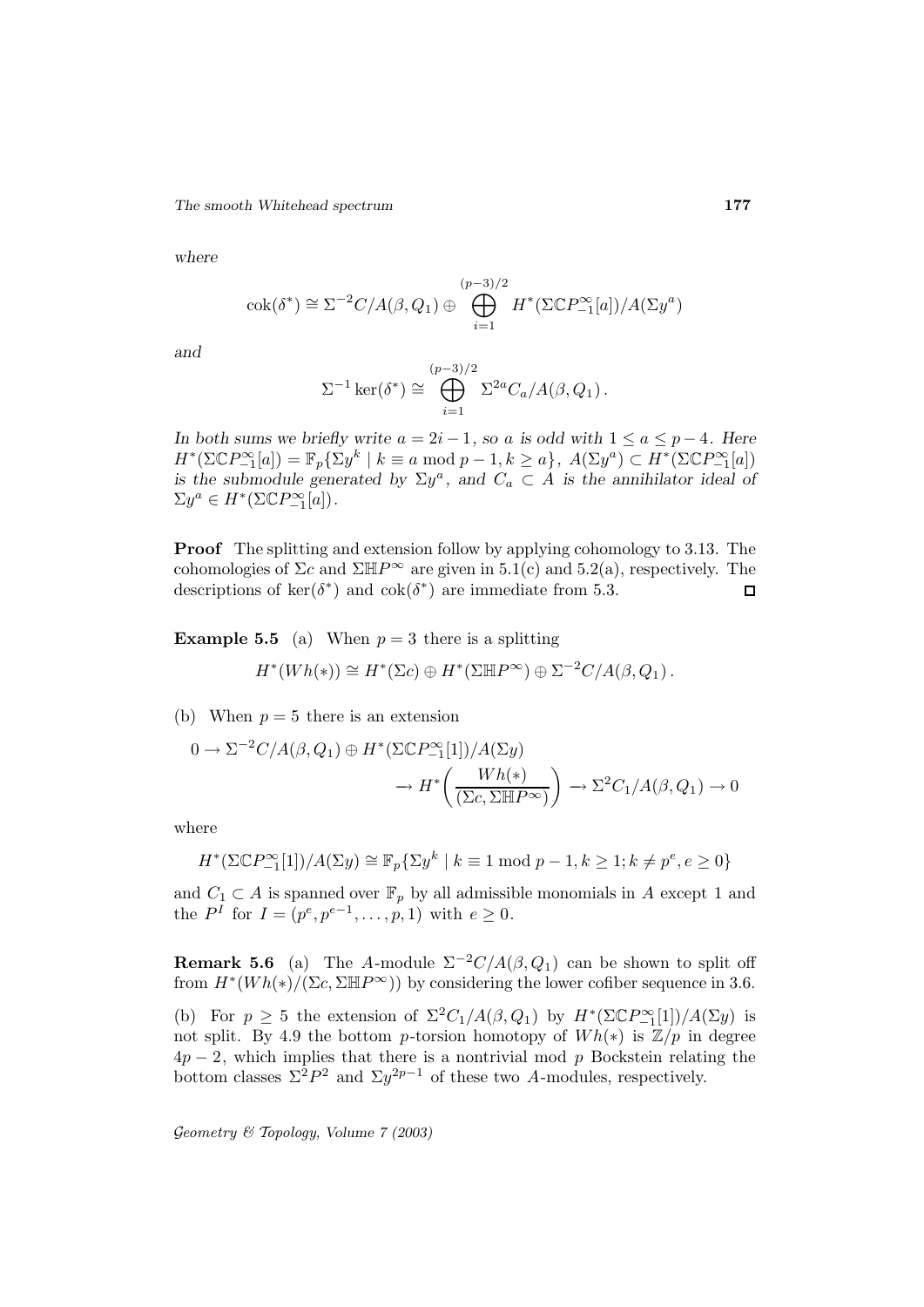# **6 Applications to automorphism spaces**

We now recall the relation between Whitehead spectra, smooth concordance spaces and diffeomorphism groups, to allow us to formulate a geometric interpretation of our calculations.

#### **Spaces of concordances and** h**-cobordisms**

Let M be a compact smooth n-manifold, possibly with corners, and let  $I =$  $[0, 1]$  be the unit interval. To study the automorphism space  $DIFF(M)$  of self-diffeomorphisms of M relative to the boundary  $\partial M$ , one is led to study the concordance space

$$
C(M) = DIFF(M \times I, M \times 1)
$$

of smooth concordances on  $M$ , also known as the pseudo-isotopy space of  $M$ [17]. This equals the space of self-diffeomorphisms  $\psi$  of the cylinder  $M \times I$ relative to the part  $\partial M \times I \cup M \times 0$  of the boundary. Both  $DIFF(M)$  and  $C(M)$  can be viewed as topological or simplicial groups, and there is a fiber sequence

(6.1) 
$$
DIFF(M \times I) \to C(M) \xrightarrow{r} DIFF(M)
$$

where r restricts a concordance  $\psi$  to the upper end  $M \times 1$  of the cylinder.

Let  $J = [0, \infty)$ . The smooth h-cobordism space  $H(M)$  of M [48, section 1] is the space of smooth codimension zero submanifolds  $W \subset M \times J$  that are h-cobordisms with  $M = M \times 0$  at one end, relative to the trivial h-cobordism  $\partial M \times I$ . There is a fibration over  $H(M)$  with  $C(M)$  as fiber and the contractible space of collars on  $M \times 0$  in  $M \times J$  as total space. Hence  $H(M)$  is a non-connective delooping of  $C(M)$ , i.e.,  $C(M) \simeq \Omega H(M)$ . The homotopy types of the diffeomorphism group  $DIFF(M)$ , the concordance space  $C(M)$ and the h-cobordism space  $H(M)$  are of intrinsic interest in geometric topology.

There are stabilization maps  $\sigma: C(M) \to C(I \times M)$  and  $\sigma: H(M) \to H(I \times M)$ . By Igusa's stability theorem  $[17]$ , the former map is at least k-connected when  $n \geq \max\{2k+7, 3k+4\}.$  Then this is also a lower bound for the connectivity of the canonical map

$$
\Sigma \colon C(M) \to \mathcal{C}(M) = \text{hocolim}_{\ell} C(I^{\ell} \times M)
$$

to the mapping telescope of the stabilization map  $\sigma$  repeated infinitely often. We call  $\mathcal{C}(M)$  the stable concordance space of M, and call the connectivity of  $\Sigma: C(M) \to \mathcal{C}(M)$  the concordance stable range of M. Likewise there is a stable h-cobordism space  $\mathcal{H}(M) = \text{hocolim}_{\ell} H(I^{\ell} \times M)$ , and  $\mathcal{C}(M) \simeq \Omega \mathcal{H}(M)$ . The connectivity of the map  $H(M) \to \mathcal{H}(M)$  is one more than the concordance stable range of M .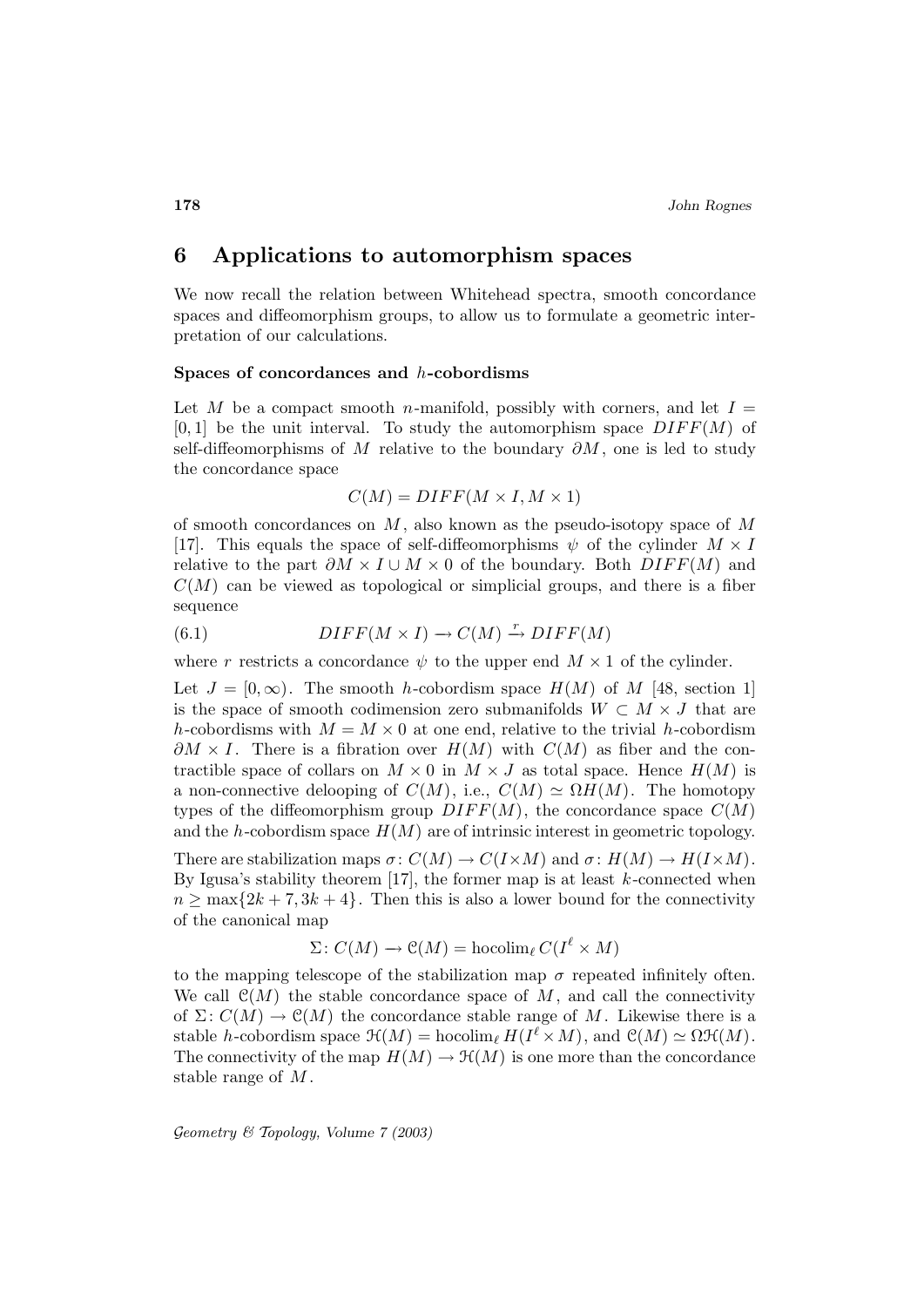### **The stable parametrized** h**-cobordism theorem**

Waldhausen proved in [51] that when  $X = M$  is a compact smooth manifold there is a homotopy equivalence

(6.2) 
$$
\mathfrak{H}(M) \simeq \Omega \Omega^{\infty} Wh(M) ,
$$

i.e., that the Whitehead space  $\Omega^{\infty}Wh(M)$  of M is a delooping of the stable hcobordism space  $\mathfrak{H}(M)$  of M. This stable parametrized h-cobordism theorem is the fundamental result linking algebraic  $K$ -theory of spaces to concordance theory. At the level of  $\pi_0$  it recovers the (stable) h- and s-cobordism theorems of Smale, Barden, Mazur and Stallings. Waldhausen's theorem includes in particular the assertion that the stable h-cobordism space  $\mathcal{H}(M)$  and the stable concordance space  $\mathcal{C}(M)$  are infinite loop spaces.

The functor  $X \mapsto A(X)$  preserves connectivity of mappings, in the sense that if  $X \to Y$  is a k-connected map with  $k \geq 2$  then  $A(X) \to A(Y)$  is also kconnected [46, 1.1], [6, 10.9]. It follows that  $Wh(M)$ ,  $\mathcal{H}(M)$  and  $\mathcal{C}(M)$  take k-connected maps to k-,  $(k-1)$ - and  $(k-2)$ -connected maps, respectively, for  $k \geq 2$ .

Let  $\pi = \pi_1(M)$  be the fundamental group of  $X = M$ . The classifying map  $M \to B\pi$  for the universal covering of M is k-connected for some  $k \geq 2$ , so also  $A(M) \to A(B\pi)$  is k-connected. Let  $R = \mathbb{Z}[\pi]$ . Then the linearization map  $L: A(B\pi) \to K(R)$  is a rational equivalence by [46, 2.2]. Hence rational information about  $K(R)$  gives rational information about  $A(M)$  up to degree k, and about  $\mathcal{C}(M)$  up to degree  $k-2$ , which in turn agrees with  $C(M)$  in the concordance stable range.

For example, Farrell and Hsiang [14] show that  $\pi_m C(D^n) \otimes \mathbb{Q}$  has rank 1 in all degrees  $m \equiv 3 \mod 4$ , and rank 0 in other degrees, for n sufficiently large with respect to m. From this they deduce that  $\pi_m DIFF(D^n) \otimes \mathbb{Q}$  has rank 1 for  $m \equiv 3 \mod 4$  and n odd, and rank 0 otherwise, always assuming that m is in the concordance stable range for  $D^n$ .

For  $\pi$  a finite group,  $A(X)$  and  $Wh(X)$  are of finite type by theorems of Dwyer [10] and Betley [3], so the integral homotopy type is determined by the rational homotopy type and the  $p$ -adic homotopy type for all primes  $p$ . Therefore our results on the p-adic homotopy type of  $Wh(*)$  have following application:

## **Theorem 6.3** *Assume 3.2.*

(a) *Suppose*  $p \geq 5$  *and let* M *be a*  $(4p-2)$ -connected compact smooth mani*fold whose concordance stable range exceeds* (4p − 4)*, e.g., an* n*-manifold with*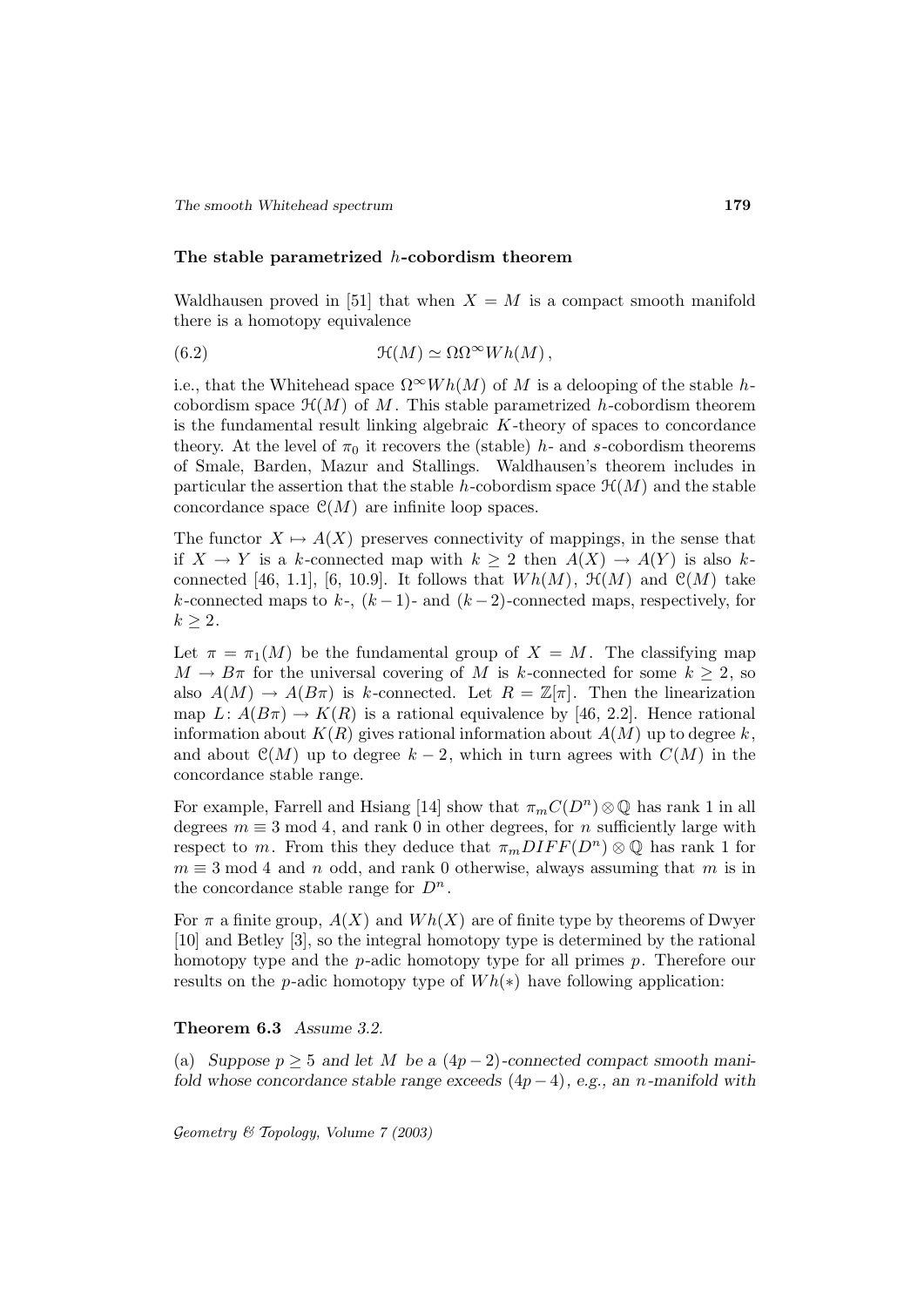n ≥ 12p − 5*. Then the first* p*-torsion in the homotopy of the smooth concordance space* C(M)*, and in the homotopy of the smooth* h*-cobordism space*  $H(M)$ *, is* 

$$
\pi_{4p-4}C(M)_{(p)} \cong \pi_{4p-3}H(M)_{(p)} \cong \mathbb{Z}/p.
$$

(b) *Suppose*  $p = 3$  *and let* M *be an* 11-connected compact smooth manifold *whose concordance stable range exceeds* 9*, e.g., an n*-manifold with  $n \geq 34$ . *Then the first* 3*-torsion in the homotopy of the smooth concordance space*  $C(M)$ *, and in the homotopy of the smooth* h-cobordism space  $H(M)$ *, is* 

$$
\pi_9 C(M)_{(3)} \cong \pi_{10} H(M)_{(3)} \cong \mathbb{Z}/3.
$$

**Proof** The first p-torsion in  $\pi_* Wh(*)$  is  $\mathbb{Z}/p$  in degree  $* = 4p - 2$  for  $p \geq 5$ , and  $\mathbb{Z}/3\{\Sigma\beta_1\}$  in degree  $* = 11$  for  $p = 3$ , and  $\pi_*Wh(*)$  is finite in all of these degrees. When M is  $(4p - 2)$ -connected, resp. 11-connected, the map  $\pi_*Wh(M) \to \pi_*Wh(*)$  is an isomorphism in this degree. And  $\pi_{*-2}C(M) \cong$  $\pi_{*-1} \mathcal{H}(M) \cong \pi_* Wh(M)$ . So if the concordance stable range is at least  $(4p-3)$ , resp. 10, also  $\pi_{*-2}C(M) \cong \pi_{*-2}C(M)$  and  $\pi_{*-1}H(M) \cong \pi_{*-1}H(M)$  in this degree. degree.

Similar statements may of course be given for when the subsequent torsion groups in  $\pi_* Wh(*)$  agree with  $\pi_{*-2}C(M)$  and  $\pi_{*-1}H(M)$ , under stronger connectivity and dimension hypotheses.

By [18, 1.4] there is a summand  $\mathbb{Z}/p$  in  $\pi_{4p-4}C(M)$  for any  $p \geq 5$ , regular or not, but we need 3.2 to show that this is the first p-torsion in  $\pi_* C(M)$ .

## **Theorem 6.4** *Assume 3.2.*

(a) *Suppose*  $p \geq 5$  *and let*  $M = D^n$  *with*  $n \geq 12p-5$ *. Then*  $\pi_{4p-4} DIFF(D^{n+1})$ *or*  $\pi_{4p-4}$ *DIFF*( $D^n$ ) *contains an element of order p.* 

(b) *Suppose*  $p = 3$  *and let*  $M = D^n$  *with*  $n \geq 34$ *. Then*  $\pi_9 DIFF(D^{n+1})$  *or*  $\pi_9 DIFF(D^n)$  *contains an element of order* 3.

**Proof** Consider the exact sequence in homotopy induced by (6.1), with  $D^n \times$  $I \cong D^{n+1}$ . A  $\mathbb{Z}/p$  in  $\pi_m C(D^n)$  either comes from  $\pi_m DIFF(D^{n+1})$ , which known to be finite in these cases by [14], or maps to  $\pi_m DIFF(D^n)$ . Π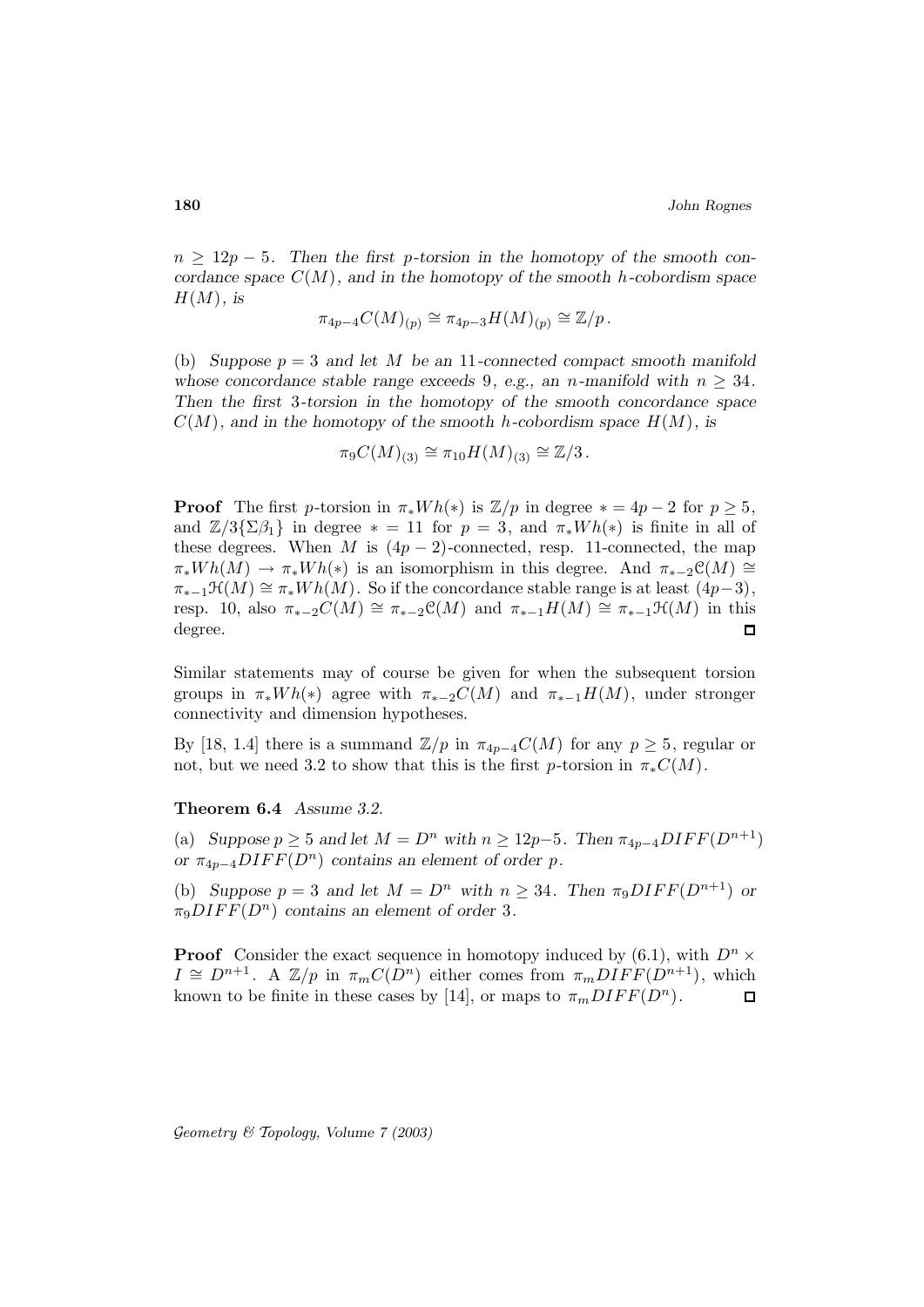# **References**

- [1] **J F Adams**, Lectures on generalised cohomology, from: "Category Theory, Homology Theory and their Applications", Proc. Conf. Seattle Res. Center Battelle Mem. Inst. 1968, 3 (1969) 1–138
- [2] **J F Adams**, **S B Priddy**, Uniqueness of BSO, Math. Proc. Cambridge Philos. Soc. 80 (1976) 475–509
- [3] **S Betley**, On the homotopy groups of A(X), Proc. Amer. Math. Soc. 98 (1986) 495–498
- [4] **S Bloch, K Kato**, *p-adic étale cohomology*, Publ. Math. Inst. Hautes Étud. Sci. 63 (1986) 107–152
- [5] **M Bökstedt**, **W-C Hsiang**, **I Madsen**, *The cyclotomic trace and algebraic* K -theory of spaces, Invent. Math. 111 (1993) 865–940
- [6] **M Bökstedt**, **I Madsen**, *Topological cyclic homology of the integers*, Asterisque 226 (1994) 57–143
- [7] **M Bökstedt**, **I Madsen**, *Algebraic K-theory of local number fields: the unram*ified case, from: "Prospects in topology, Princeton, NJ, 1994", Ann. of Math. Studies 138, Princeton University Press (1995) 28–57
- [8] **A K Bousfield**, The localization of spectra with respect to homology, Topology 18 (1979) 257–281
- [9] **B I Dundas**, Relative K -theory and topological cyclic homology, Acta Math. 179 (1997) 223–242
- [10] **W G Dwyer**, Twisted homological stability for general linear groups, Ann. of Math. 111 (1980) 239–251
- [11] **W G Dwyer**, **E M Friedlander**, Algebraic and ´etale K -theory, Trans. AMS 292 (1985) 247–280
- [12] **W G Dwyer**, **E M Friedlander**, Topological models for arithmetic, Topology 33 (1994) 1–24
- [13] **W G Dwyer**, **S A Mitchell**, On the K -theory spectrum of a ring of algebraic integers, K -Theory 14 (1998) 201–263
- [14] **F T Farrell**, **W C Hsiang**, On the rational homotopy groups of the diffeomorphism groups of discs, spheres and aspherical manifolds, from: "Algebr. geom. Topol. Stanford/Calif. 1976", Proc. Symp. Pure Math. 32, Part 1 (1978) 325– 337
- [15] **L Hesselholt**, **I Madsen**, On the K -theory of finite algebras over Witt vectors of perfect fields, Topology 36 (1997) 29–101
- [16] **R T Hoobler**, When is  $Br(X) = Br'(X)$ ?, from: "Brauer groups in ring theory and algebraic geometry, Proc. Antwerp 1981", from: "Lecture Notes in Math.", 917 Springer-Verlag (1982) 231–244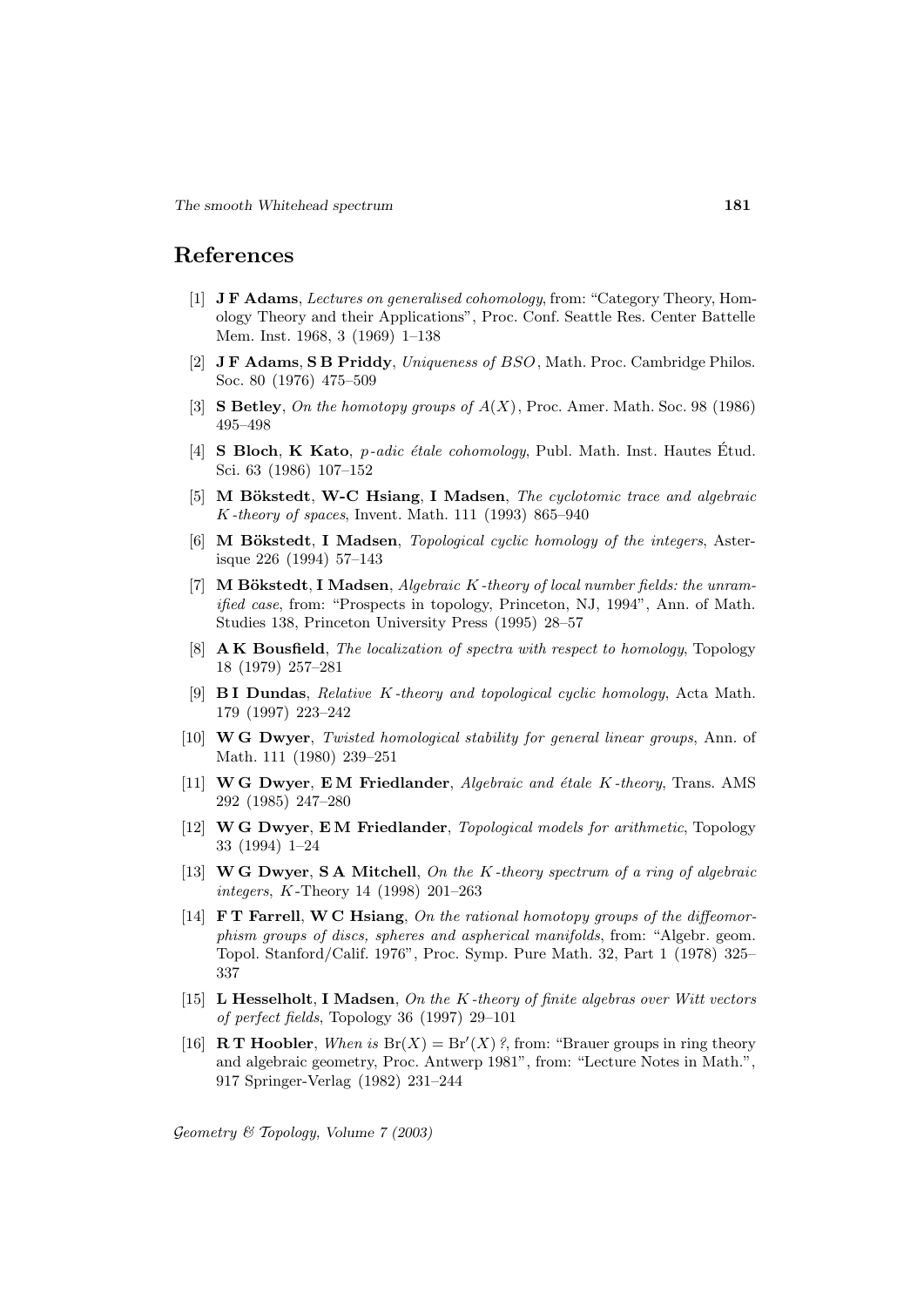- [17] **K Igusa**, The stability theorem for smooth pseudoisotopies, K -Theory 2 (1988) 1–355
- [18] **J.R Klein**, **J Rognes**, *The fiber of the linearization map*  $A(*) \rightarrow K(\mathbb{Z})$ , Topology 36 (1997) 829–848
- $[19]$  **K-H Knapp**,  $Im(J)$ -theory for torsion-free spaces The complex projective space as an example, Revised version of Habilitationsschrift Bonn 1979, in preparation
- [20] **S Lichtenbaum**, On the values of zeta and L-functions, I, Annals of Math. 96 (1972) 338–360
- [21] **S Lichtenbaum**, Values of zeta functions, étale cohomology, and algebraic K theory, from: "Algebraic  $K$ -theory, II: "Classical" algebraic  $K$ -theory and connections with arithmetic", Lecture Notes in Math. 342 Springer-Verlag (1973) 489–501
- [22] **I Madsen**, **R J Milgram**, The classifying spaces for surgery and cobordism of manifolds, Annals of Mathematics Studies 92, Princeton University Press (1979)
- [23] **I Madsen**, **C Schlichtkrull**, The circle transfer and K -theory, (Grove, Karsten et al Editors)from: "Geometry and topology, Aarhus Proceedings of the conference on geometry and topology, Aarhus, Denmark, August 10–16, 1998", Contemp. Math. 258 American Mathematical Society (2000) 307–328
- [24] **I Madsen**, **V Snaith**, **J Tornehave**, Infinite loop maps in geometric topology, Math. Proc. Camb. Phil. Soc. 81 (1977) 399–429
- [25] **I Madsen, U Tillmann**, *The stable mapping class group and*  $Q(\mathbb{C}P_+^{\infty})$ , Invent. Math. 145 (2001) 509–544
- [26] **JP May, F Quinn, N Ray,** with contributions by **J Tornehave**,  $E_{\infty}$  ring spaces and  $E_{\infty}$  ring spectra, Lecture Notes in Math. 577 Springer-Verlag (1977)
- [27] **J S Milne**, *Étale cohomology*, Princeton Mathematical Series 33, Princeton University Press (1980)
- [28] **J S Milne**, Arithmetic duality theorems, Perspectives in Mathematics 1 Academic Press, Inc. (1986)
- [29] **G Mislin**, Localization with respect to K -theory, J. Pure Appl. Algebra 10 (1977/78) 201–213
- [30] **S A Mitchell**, On p-adic topological K-theory, (P G Goerss et al Editors)from: "Algebraic  $K$ -theory and algebraic topology, Proceedings of the NATO Advanced Study Institute, Lake Louise, Alberta, Canada, December 12–16, 1991", NATO ASI Ser. Ser. C, Math. Phys. Sci. 407 Kluwer Academic Publishers (1993) 197–204
- [31] **R E Mosher**, Some stable homotopy of complex projective space, Topology 7 (1968) 179–193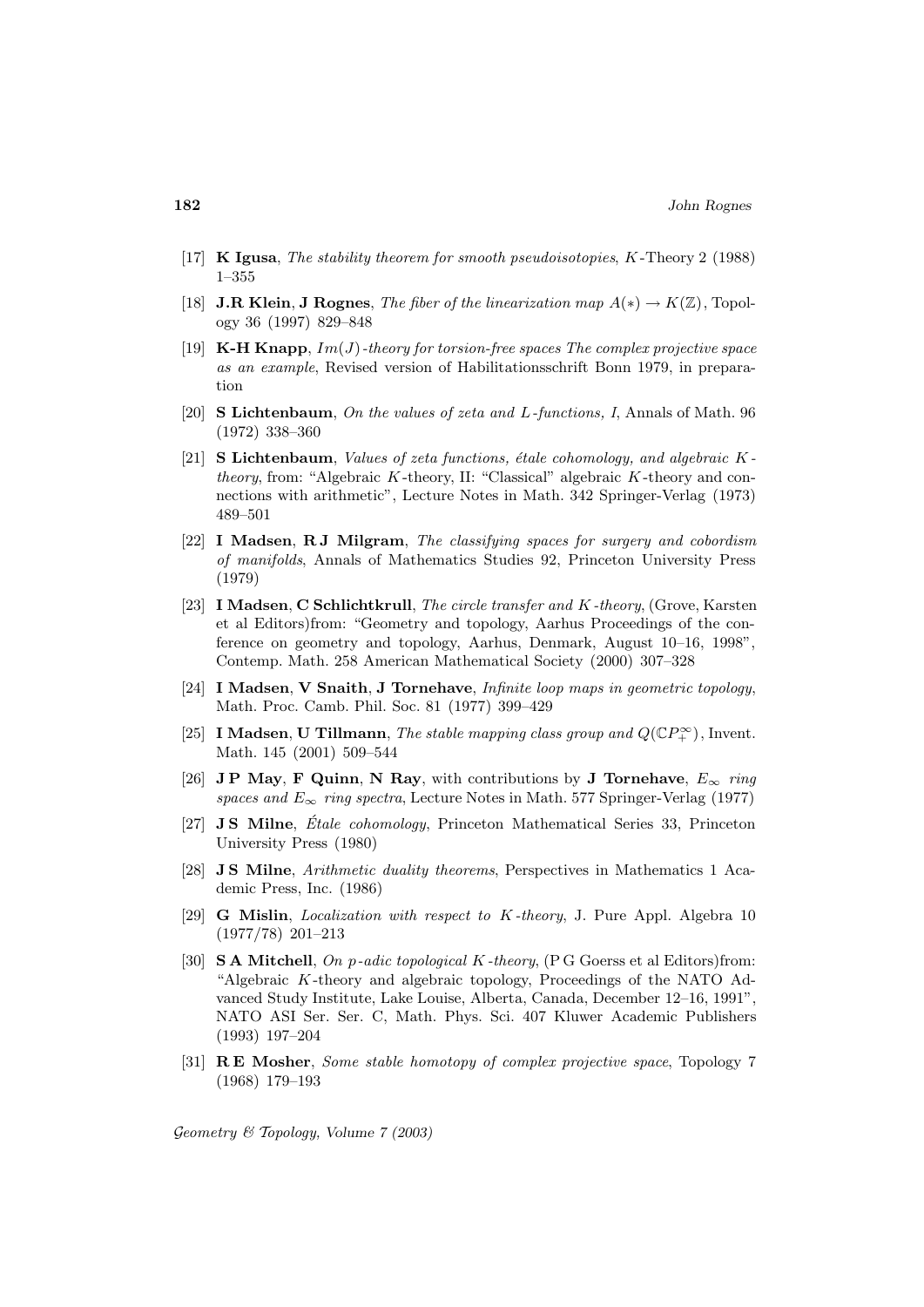- [32] **J Mukai**, The  $S^1$ -transfer map and homotopy groups of suspended complex projective spaces, Math. J. Okayama Univ. 24 (1982) 179–200
- [33] **D Quillen**, *Higher algebraic K*-theory. I, from: "Algebraic K-Theory, I: Higher K -theories", Lecture Notes Math. 341 Springer-Verlag (1973) 85–147
- [34]  $\bf{D}$  **Quillen**, Finite generation of the groups  $K_i$  of rings of algebraic integers, from: "Algebraic K -Theory, I: Higher K -theories", Lecture Notes in Math. 341 Springer-Verlag (1973) 179–198
- [35] **D Quillen**, Higher algebraic K -theory, from: "Proc. Intern. Congress Math. Vancouver, 1974", I Canad. Math. Soc. (1975) 171–176
- [36] **D Quillen**, Letter from Quillen to Milnor on  $\text{Im}(\pi_i O \to \pi_i^s \to K_i \mathbb{Z})$ , from: "Algebraic K -theory, Proc. Conf. Northwestern Univ. Evanston, Ill. 1976", Lecture Notes in Math. 551 Springer-Verlag (1976) 182–188
- [37] **D C Ravenel**, Complex cobordism and stable homotopy groups of spheres, Pure and Applied Math. 121 Academic Press (1986)
- [38] **J Rognes**, Two-primary algebraic K -theory of pointed spaces, Topology 41 (2002) 873–926
- [39] **J Rognes**, **C Weibel**, Two–primary algebraic K -theory of rings of integers in number fields, J. Am. Math. Soc. 13 (2000) 1–54
- [40] **N E Steenrod**, Cohomology operations, Annals of Mathematics Studies 50, Princeton University Press (1962)
- [41] **A Suslin**, **V Voevodsky**, Bloch–Kato conjecture and motivic cohomology with finite coefficients, (BB Gordon et al Editors)from: "The arithmetic and geometry of algebraic cycles", NATO ASI Ser. Ser. C, Math. Phys. Sci. 548 Kluwer Academic Publishers (2000) 117–189
- [42] **J Tate**, Duality theorems in Galois cohomology over number fields, from: "Proc. Intern. Congress Math. Stockholm, 1962", Inst. Mittag–Leffler (1963) 234–241
- [43] **H Toda**, A topological proof of theorems of Bott and Borel–Hirzebruch for homotopy groups of unitary groups, Mem. Coll. Sci. Univ. Kyoto, Ser. A 32 (1959) 103–119
- [44] **V Voevodsky**, The Milnor Conjecture, preprint (1996)
- [45] **V Voevodsky**, On 2-torsion in motivic cohomology, preprint (2001)
- [46] **F Waldhausen**, Algebraic K -theory of topological spaces. I, from: "Algebr. geom. Topol. Stanford/Calif. 1976", Proc. Symp. Pure Math. 32, Part 1 (1978) 35–60
- [47] **F Waldhausen**, Algebraic K -theory of topological spaces, II, from: "Algebraic topology, Proc. Symp. Aarhus 1978", Lecture Notes in Math. 763 Springer-Verlag (1979) 356–394
- [48] **F Waldhausen**, Algebraic K -theory of spaces, a manifold approach, from: "Current trends in algebraic topology, Semin. London/Ont. 1981", CMS Conf. Proc. 2, Part 1 (1982) 141–184